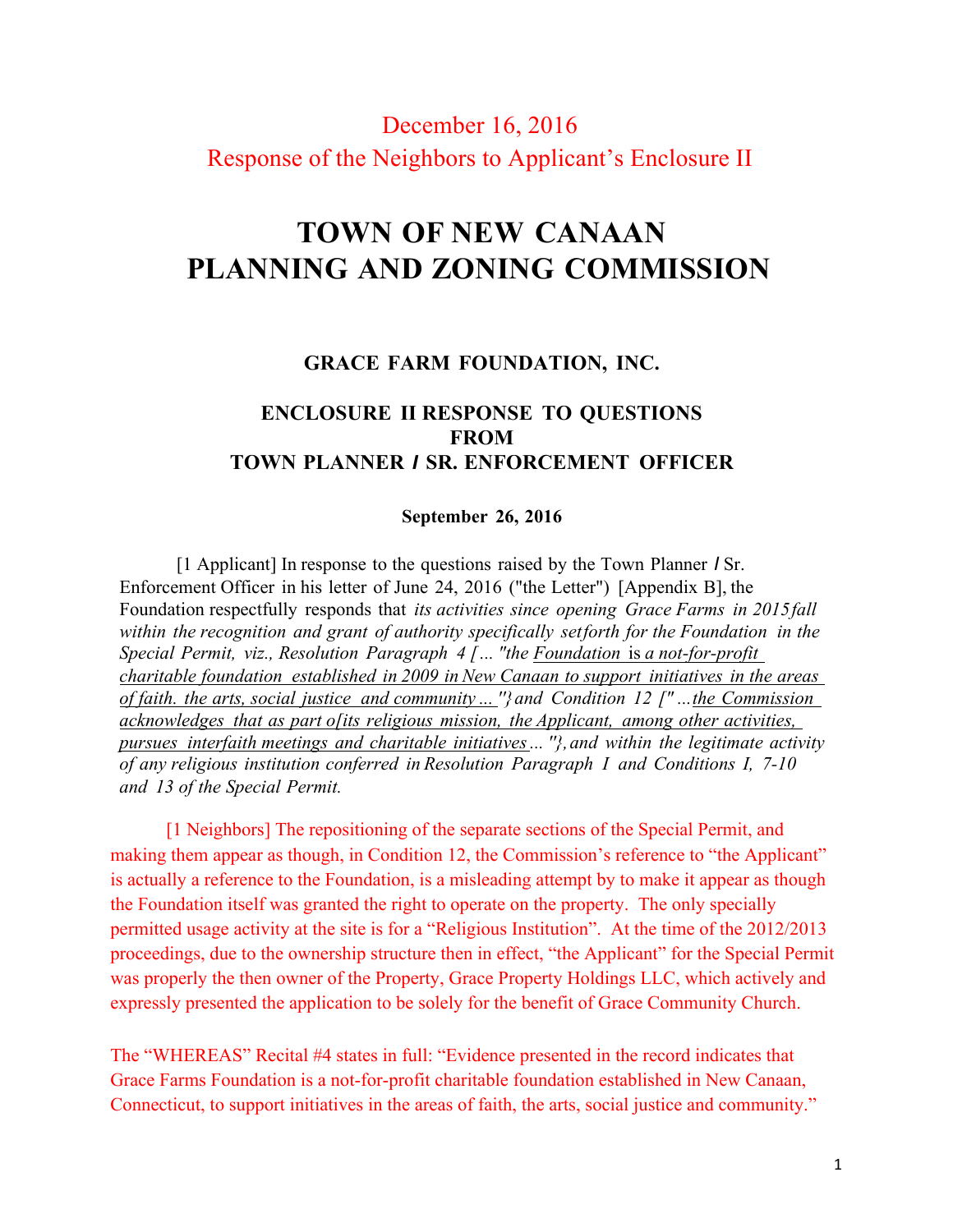Other than this recital, there is no other reference to the Foundation in the Special Permit.

This recital while defining the "Grace Farms Foundation" does not provide Grace Farms Foundation with any rights or permitted Special Permit uses on the Property. The discussions regarding the existence of the Foundation and its lack of rights on the Property are well documented in the record.

In fact, during the public hearing on January 29, 2013, Mr. Hammer, attorney for Grace Property Holdings LLC, stated that "If in the future there was a desire by anyone, whether its Grace Farms Foundation or anyone, to conduct ANY activity that's not within the scope of the existing permit [referring to the 2008 Special Permit], then either additional approval would be obtained or that activity would not take place." 1/29/13 at 71:7-12 (emphasis added).

During that same hearing Attorney Hammer also said: "I want to just reiterate Grace is not proposing any new or different use than they contemplated in 2007 and 2008 when they were before you. They're not proposing any new or different use than what you contemplated when you approved the application, and they are not proposing any new or different use beyond what other churches throughout the town of New Canaan do on a daily basis." 1/29/13 at 69:2-9.

The suggestion herein that in 2012 Grace Farms Foundation intended to apply for and received specific permission to pursue its initiatives under the special permit granted in 2013 is starkly at odds with the facts. Indeed it is at odds with those binding resolutions of the Special Permit that expressly restrict and condition use of the property:

- Condition 7 limited worship services to the Sanctuary;
- Condition 8 limited the number of worship services;
- Condition 9 prohibited any other use during worship services;
- Condition  $10 no$  school use;
- Condition 11 no renting or use by for-profit or commercial organization;
- Condition 12 no multi-organizational conferences or conference center use.

All of these limitations were aimed at what was stressed and represented throughout the application and hearings by the principals and representatives of the applicant and in their written submissions to the Commission – namely, that the only proposed use of the Property was for a Church, which would hold worship services in the Sanctuary and conduct ancillary Church activities.

Again, the best that one can conclude from the reference to the Foundation in the recitals to the Special Permit is that the Commission acknowledged its existence as a separate entity from the Applicant. At that time the Foundation held the title to abutting Parcel 2 and had identified itself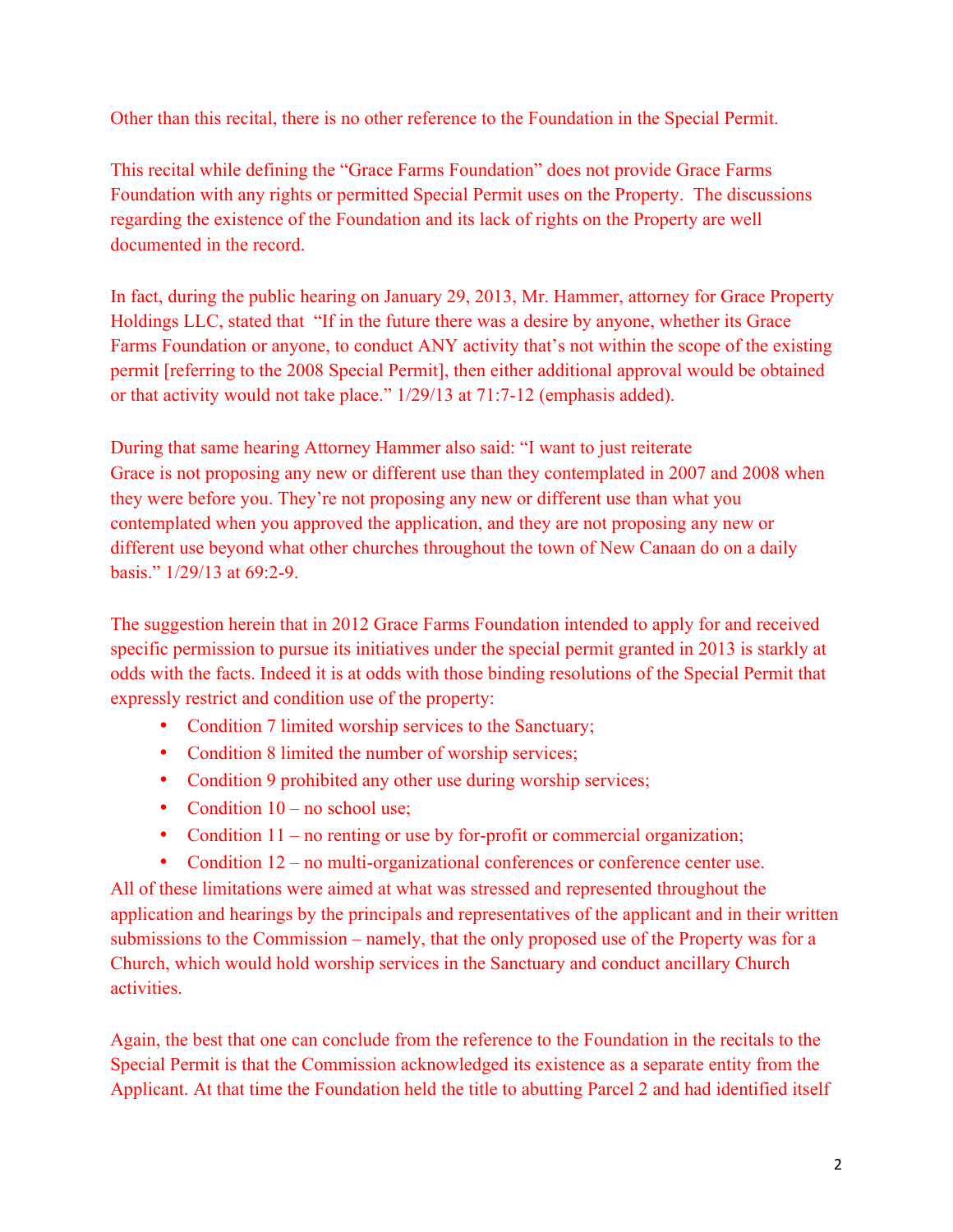#### as an entity that was managing the design and building of the church facilities.

[2 Applicant] In his Letter the Town Planner suggests that P&Z believed that it was "...approving a church but with a more defined and perhaps more robust outreach program through the Foundation." The Special Permit, however, as quoted in the preceding paragraph, does not say this. Nor does the Special Permit even mention the term "outreach" or "ancillary" in respect of the Foundation activities or existence. The absence of such language is consistent with what the Foundation described to P&Z in the public hearings.

[2 Neighbors] The Applicant is correct that the Special Permit says nothing about a "more robust outreach program through the Foundation" and the absence of such language is consistent with the fact that the principals and representatives of the Foundation indicated in the public hearings – not that the activities of the Foundation at the site would not be merely ancillary, but that they would be in conjunction with and on behalf of Grace Community Church.

The public hearing on December 18, 2012, demonstrably indicated what the Commission intended in the Special Permit. Indeed, this seemed to be at the top of the Commissioners' minds:

Commissioner Goodwin: *"A question on the foundation activities. Typically a foundation, and correct me if I'm wrong, but typically a foundation would be you're looking at opportunities. You're looking about where you want to position yourself, where you want to donate to, but you're not necessarily bringing groups in. You're not necessarily having conferences etcetera, etcetera. It's been implied that you would do that. Is that correct or not?"*

Mr. Prince: *"We would only do it – we would only do that as a facilitator for the church, because we are there – the church doesn't have the ability to operate this property. We are doing this on behalf of the church."*

Mr. Goodwin*: "Right."* 

Mr. Prince: *"And so we would only do that with, in conjunction with the church."*

Mr. Goodwin: *"So activities specific to the church, but you wouldn't be doing a conference where, I don't know, third world –*

Mr. Prince: *"that's not the point of what we're doing."*

Mr. Goodwin: *"Okay. It's important to verify that."*

12/18/12 at 19:20 to 20:18

Thus, the absence of a reference to the Foundation's activities being for "outreach" or being "ancillary" to Grace Community Church was not a reflection of the Commission's intent to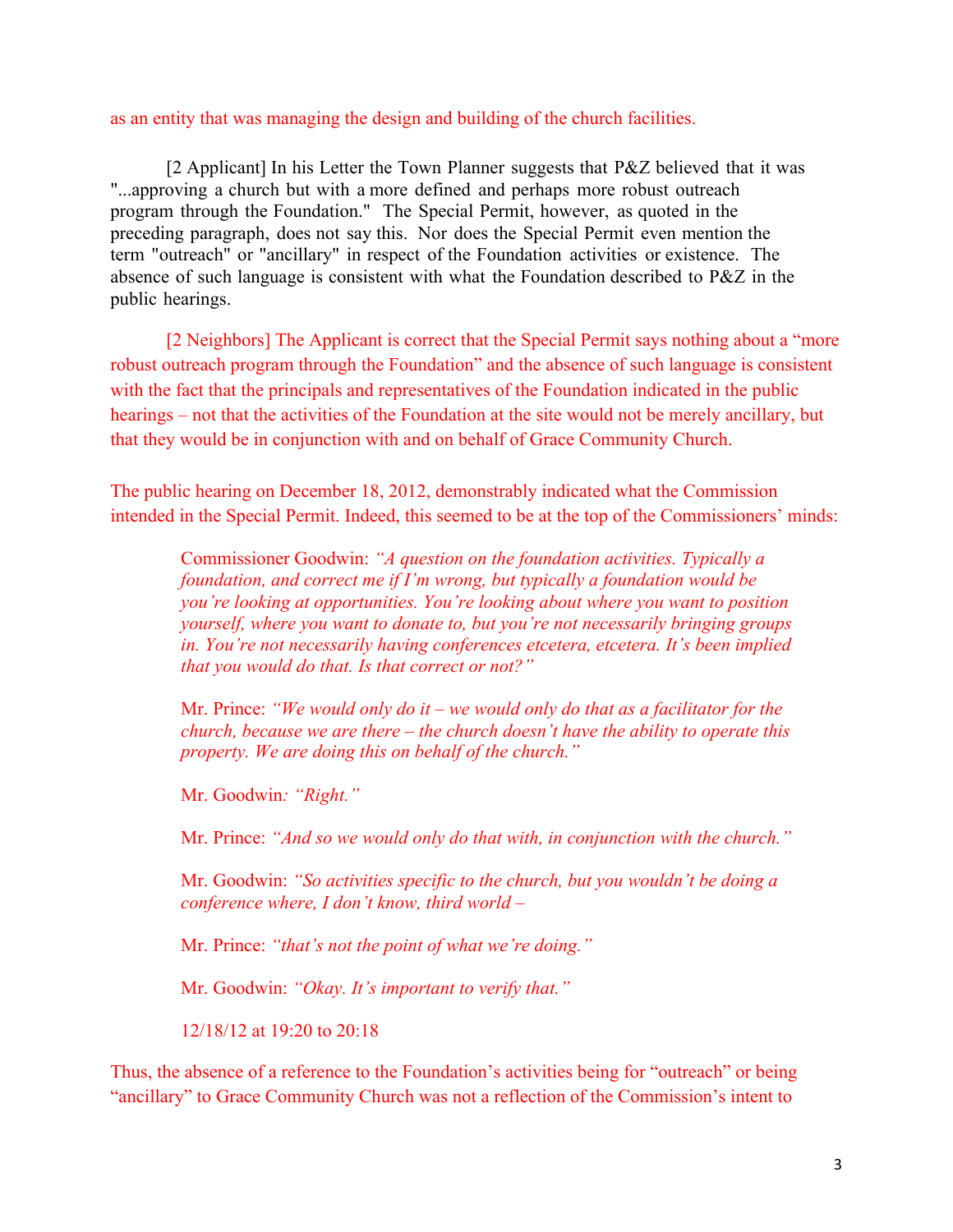permit a more liberal use of the site by the Foundation, as counsel for the Applicant implies. To the contrary, it was the result of repeated representations by the Foundation that its activities would be limited exclusively to facilitating the activities of the church and perhaps not even rise to the level of being ancillary. The record clearly reflects that the Applicant refuted all assertions that the Foundation's presence at Grace Farms would be anything other than managing the construction of the River Building and assisting with the operation and maintenance of the developed structures going forward.

Perhaps the omission of the word "ancillary" in the Special Permit itself is a result of the acknowledgement by the applicant that any uses not related to Grace Community Church's religious mission would need to be ancillary to the mission. See for example, Attorney Hammer's January 18, 2013 memorandum to the Commission in which he protests any scrutiny of the Foundation's activities or planned activities. The caption to the first topic states that "Grace [Property Holdings LLC] holds a valid special permit allowing it to establish a religious use *and ancillary uses* on its property…" (emphasis added). Attorney Hammer then reaffirms the impression given in the caption by referencing Mr. Kleppin's 11/21/12 Planner's memo which states that the "[t]he use has been approved and affirmed through litigation. The changes proposed are site planning issues not related to use." Thus, it was acknowledged that the only uses permitted pursuit to the 2013 Special Permit would be for those of Grace Community Church and activities that were *ancillary* thereto.

For those who wish to believe the Foundation's activities were initially envisioned by the Foundation to be ancillary to that Grace Community Church and that the Foundation's role just became clearer over time as the situation evolved, the current Application disproves that theory. On page 6 of Enclosure I of the Application, the Applicant states that "[w]hile the Church's outreach and that of the Foundation each embrace a shared sense of mission and service, and while in 2013 the Church's outreach was more visible, this does not alter the basic truth that *it was always intended* that they would be pursuing shared goals on divergent paths."(emphasis added). Thus, the Applicant leaves little doubt about the fact that representatives of Grace Farms Foundation deliberately misled the Commission.

[3 Applicant] Indeed, it was the Foundation, through its affiliate, Grace Property Holdings, LLC, and not Grace Community Church ("the Church") that was the applicant in 2012. The Foundation was not established as a religious institution, but as a charitable institution. The Church does not control any aspect of the Foundation governance or activities, and has never had any ownership interest in Grace Farms itself. Further, the Church operates at Grace Farms under a revocable license granted by the Foundation. The Foundation and Church do share a common origin in local residents seeking to facilitate virtuous living and good works in the community. But neither entity is structured or was intended to act for the other, even as they embraced similar goals and mutual support. Again,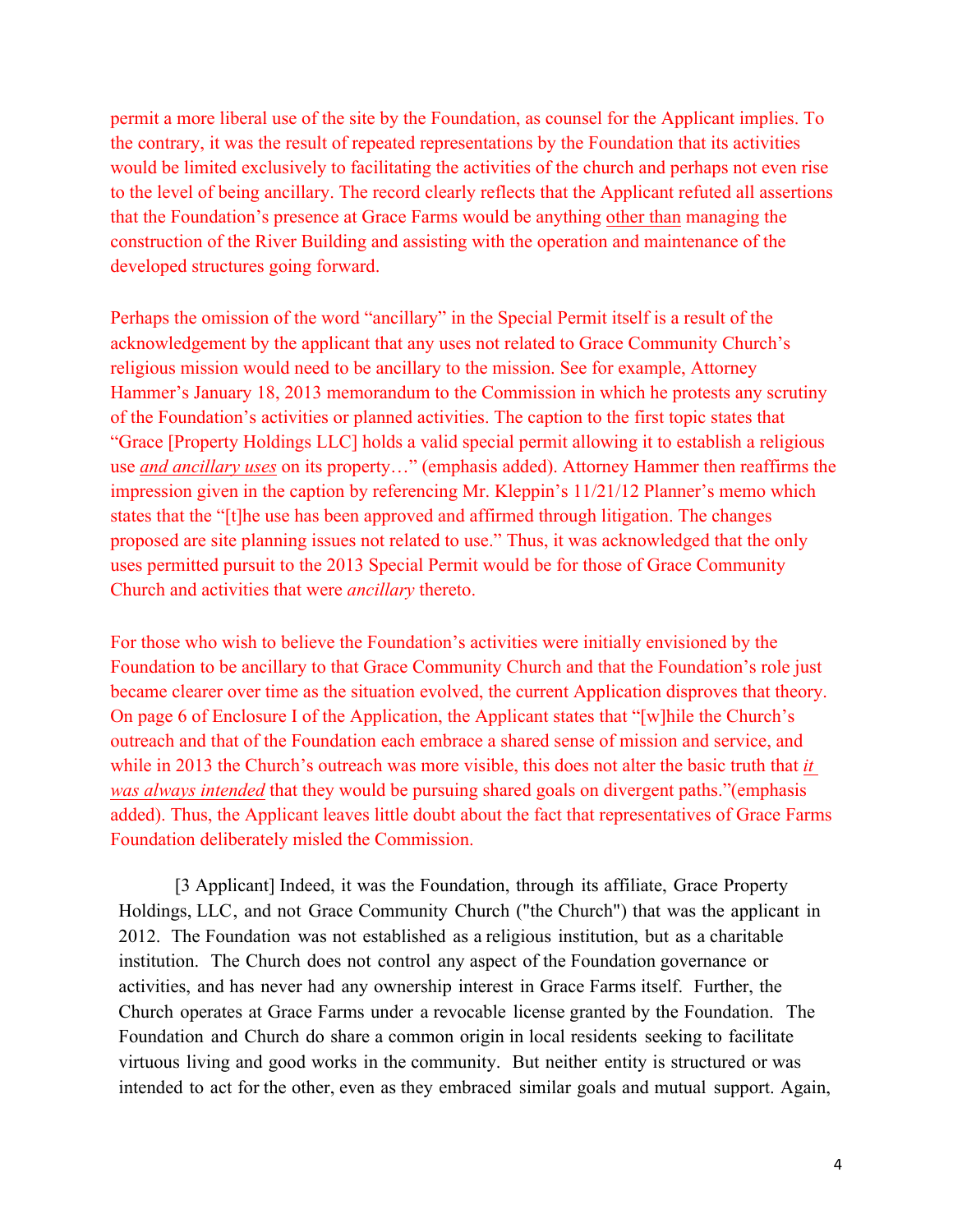this was made clear in the Special Permit record from 2012-13.

[3 Neighbors] The Foundation was clearly not the applicant in 2012. The application in 2012 was for an amendment of the 2008 specially permitted "religious institution" institutional use at the site that had been issued to Grace Property Holdings LLC as the title holder to Parcel 1. Grace Farms Foundation had not even been FORMED when the 2008 Special Permit amendment was issued. And no application was made in 2012 for a specially permitted "philanthropic or eleemosynary" institutional use at the site. The fact that Grace Farms Foundation now has ownership of both Parcel 1 and Parcel 2 is the result of a transfer of title of Parcel 1 from Grace Property Holdings LLC on September 29, 2014. In 2013, the Special Permit for a "religious institution" institutional use was granted to Grace Property Holdings for the benefit of Grace Community Church, and not Grace Farms Foundation, which would have required a "philanthropic or eleemosynary" institutional use special permit to legally operate at the site. The important distinction to keep in mind is that of ownership of a property versus operating activities at a property that are legally permitted by means of special permit exception.

Prior to the current submission it was not common knowledge that the license provided to Grace Community Church was revocable by the property owner. Presumably, today, the revocation by Grace Farms Foundation of such license would call into question the validity of the existing Special Permit, because the Special Permit is for the operation of a Religious Institution (defined in New Canaan's zoning regulations as "a place where persons regularly assemble for religious worship, and which is maintained and controlled by a religious body which is organized to sustain public worship"), and as stated above, the Foundation is not a religious institution.

The Applicant suggests that there was clarity on the record in 2012-2013 as to the activities of the nascent Foundation and its separate goals and objectives from that of Grace Community Church and that the Commission knew, or perhaps should have known, that the nascent Foundation would use the Special Permit applied for by Grace Property Holdings LLC to enable it to pursue its own separate initiatives, including those that are unrelated to the religious institution use for which the Special Permit was granted. As the testimony referenced above confirms, if there was any clarity from the 2012-2013 record at all, it was just the opposite – that the role of Grace Community Church was paramount to the interests of Grace Farms Foundation.

Indeed, not only did Grace representatives speak to the fact that the activities of the Foundation would be, in effect, limited to supporting the efforts of Grace Community Church, but also counsel for Grace at the time argued strenuously that any consideration of the activities or potential activities of the Foundation should not be considered (and could not be considered) by the Commission. At the December 18, 2012 hearing, Attorney Hammer stated the following: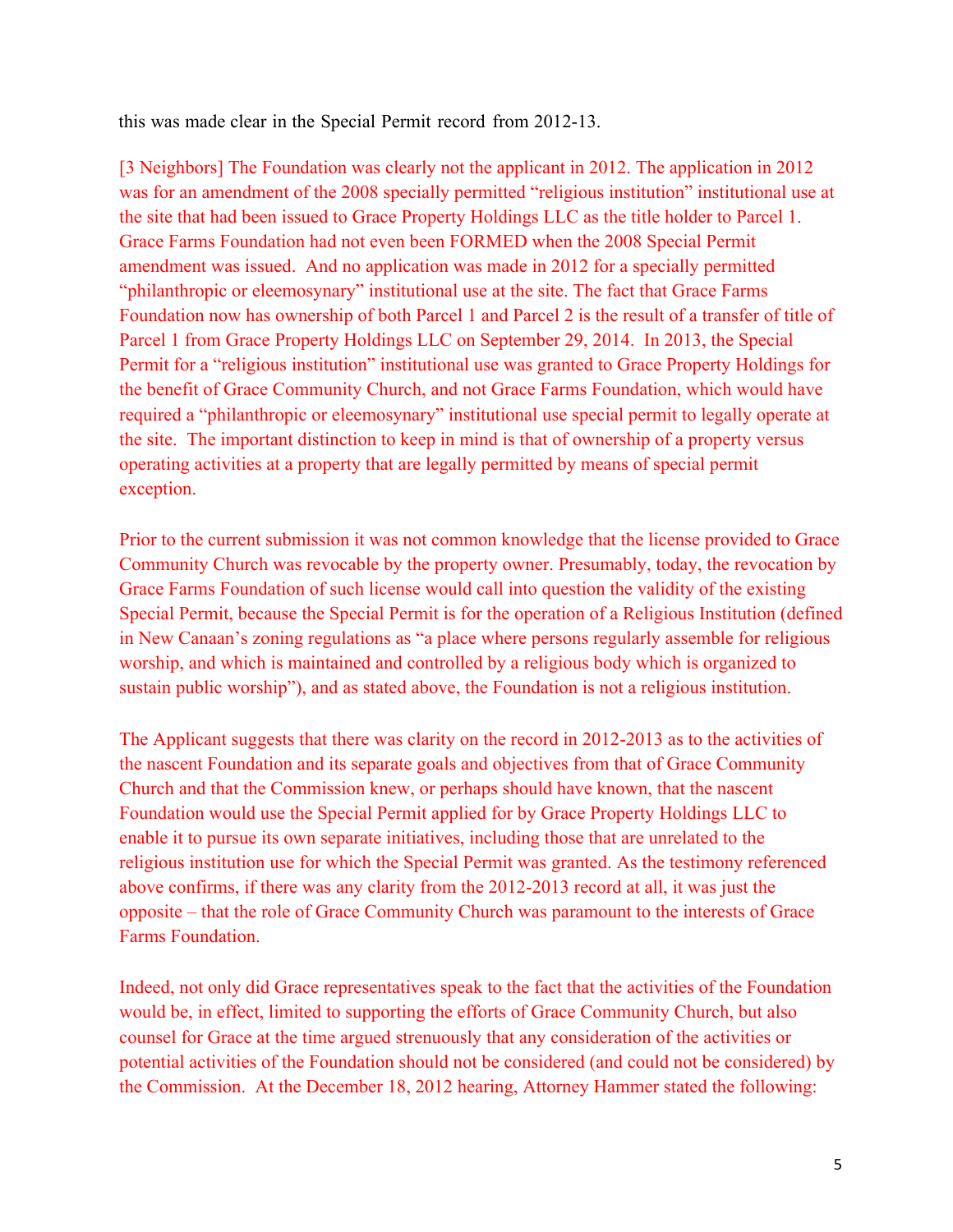*"I guess I would like to put it in as simple terms as I can possibly try to put it for you, which is the intent is to live within the scope and bounds of the permit that you've already granted when it comes to uses and ancillary uses, and again, we think, from our perspective, that this commission probably has given as much, if not more, scrutiny five years ago to the uses and ancillary uses of this church than any other church in town, and many of those churches granted have been operating perhaps since before there even was zoning in New Canaan.*

*"But you imposed specific conditions on the ancillary use five years ago, and we don't think it is appropriate to be revisiting that, because that is not, we don't think, within the scope of this application. But to keep it simple, we intend to comply with the scope of the existing permit [meaning the 2008 permit] and we're not asking you for some type of permit that we don't have. We're not asking you for a philanthropic organization permit or any other type of permit, whether it be Grace Farms Foundation or anyone, any individual or any entity, if anybody wants to do something that needs a new and different permit, then either that permit is sought or that activity doesn't get done. "*

[And shortly after that comment, he continued...]

*"One other quick thing I wanted to mention is last time – and by the way, again, the Superior Court, in the decision we got last January, said you can't assume that a zoning violation will be created. You don't assume noncompliance, and, again, I think that's what you're being asked to assume. Grace Farms Foundation, you know, has a representative on site as the overseer as the manager of the construction project of the property.*

*"You know, again, if somebody happens to get a piece of mail in their mailbox for a nonprofit institution that they're involved in, that's not a zoning violation. Does the fact that somebody lists a street address on a filing somewhere, is that a zoning violation? Of course it's not. The fact of the matter is that the other lot, which Grace Farms Foundation owns, doesn't even have a street address."* 

12/18/12 at 57:7 to 58:9 and 59:3-19

As to the activities of the Foundation, contrary to the assertions made by counsel in the current Application, the record from the 2012-2013 Special Permit application process makes clear that the Applicant wanted to avoid any and all scrutiny of the proposed activities of the Foundation and expressly denied any intent to operate the Foundation as a separate philanthropic enterprise at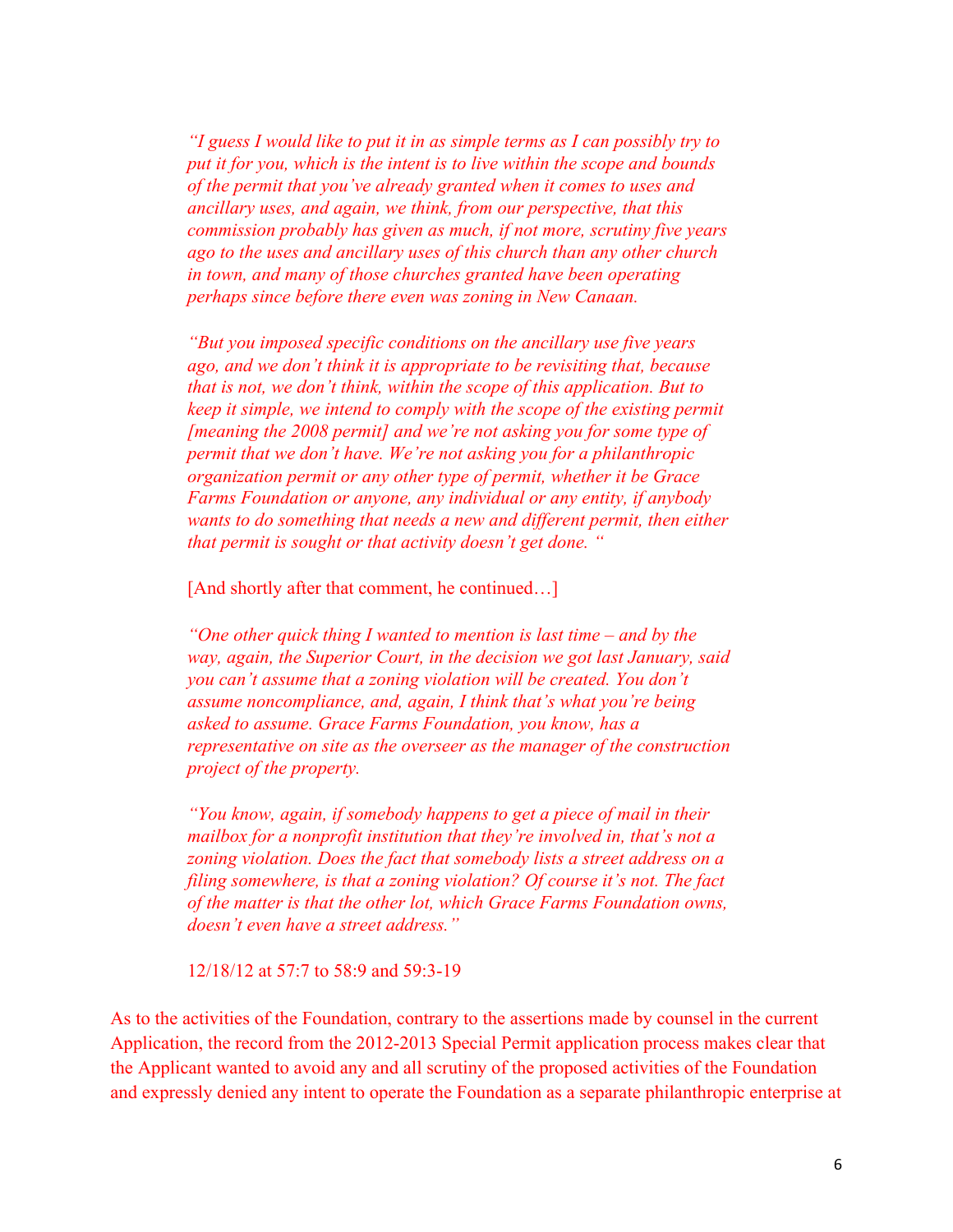the subject property. Contrary to the notion that the record clearly reflected the Foundation's intent to operate from the Property, the applicant's representatives portrayed the Foundation's activities as being limited to one employee and a mailing address and contended that any consideration of its activities beyond that was out of order. The assertion that "the Foundation, through its affiliate Grace Property Holdings LLC, and not Grace Community Church … was the applicant in 2012," cannot be taken seriously given, the substantial efforts to minimize or deny that there was any difference between the religious mission of Grace Community Church and that of the Foundation.

[4 Applicant] At the same time the Foundation acknowledges that the distinction between its activities and those of the Church have become blurred since 2013, and needs to be clarified. The goal of the Application is to set forth again the activities and the scope of approvals for the Foundation, this time under principal use(s) of a club and philanthropic institution, separate from the Church's religious institution use. The hope is to remove the uncertainty about the distinction, and to allow the Foundation to continue confidently on its course of serving the New Canaan community for years to come.

[4 Neighbors] Contrary to the assertion that the distinction between the Foundation activities and those of the church have become "blurred since 2013", the Foundation has undertaken a substantial campaign to seek to reverse the impression it created for purposes of obtaining the "Religious Institution" Special Permit -- that the Foundation was formed merely to support the efforts of Grace Community Church. In calendar year 2014 alone, at least 10 months prior to the opening of the facility, Grace Farms Foundation spent \$323,986 on marketing and communications (according to its Form 990 tax filing). And immediately upon opening in October 2015, as part of that PR campaign they announced that Grace Farms was "not a church." See, for example, the following quotes attributed to Mrs. Prince:

- "It is not a church" *The Guardian,* October 9, 2015
- "We are not building a church" *The New York Times*, October 16, 2015
- "It is for people of all faiths, or none at all." *New Canaan Advertiser*, October 17, 2015

Not long after the opening, Mrs. Prince and Michael Chen, the Foundation's Strategic Partner to the President, spoke to the New Canaan Advertiser for an article that was published as part of a special supplement on December 23, 2015. The article says "Chen contrasted Grace Farms to traditional church communities. He said 'Unlike others where faith is first, here it is only if you want to' include it in the experience. The other parts of Grace Farms can be first and primary, Chen said."

Due to the substantial resources and efforts devoted by Grace Farms Foundation to this campaign, many New Canaan residents now believe that Grace Farms Foundation's Special Permit is what allows Grace Community Church to operate on the site. In fact, to the contrary,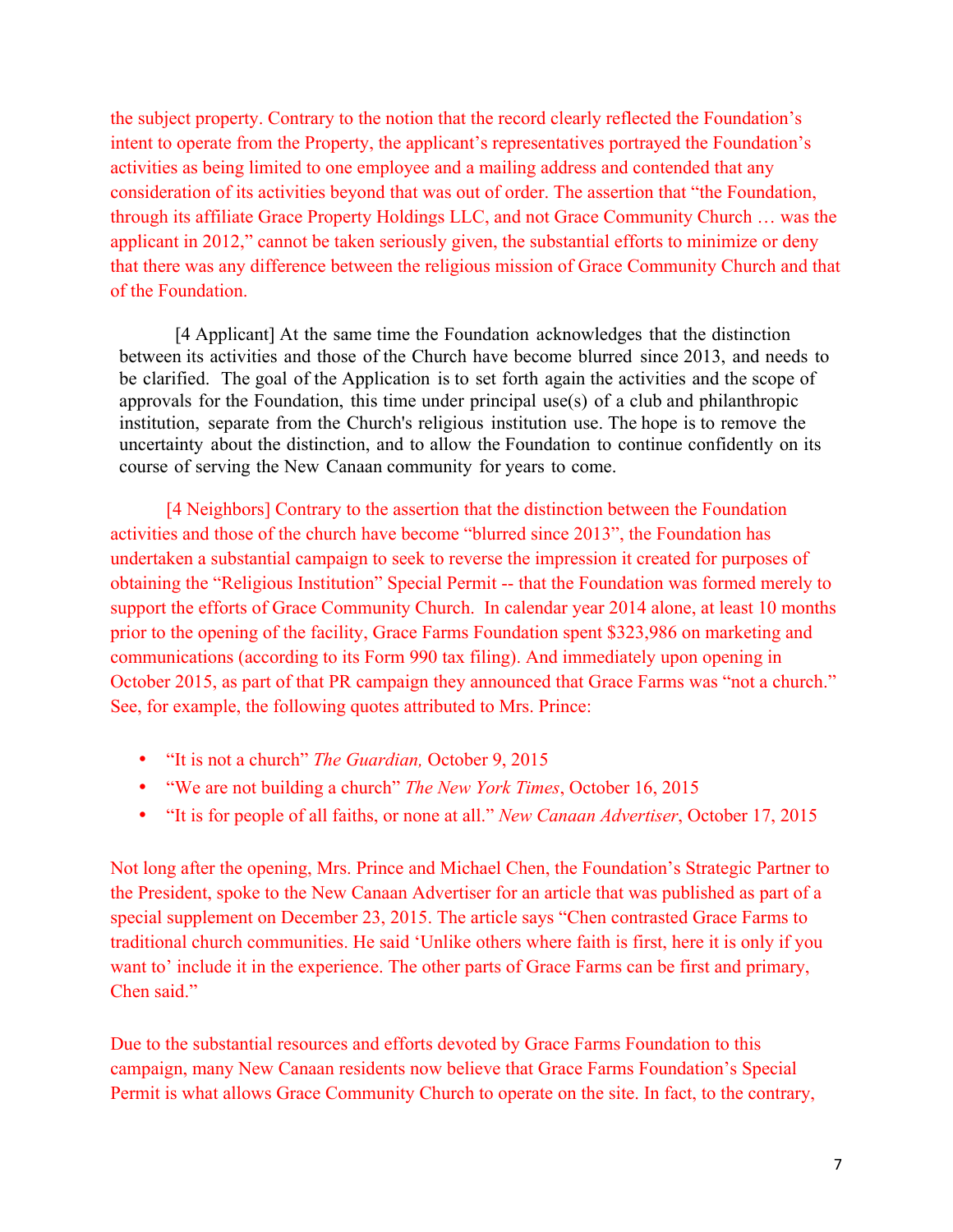were it not for Grace Community Church, there would be no special permit at all as the specially permitted use is solely for a "religious institution" as defined in New Canaan's zoning regulations and absent such permit, the only permitted use on this lot located in a residential zone is a residential use

[5 Applicant] As stated, many of the founders of the Church were founders of the Foundation, and both entities share a vision to do good and to help the community. A comparison of the materials in Appendix E and Appendix G reveal that this strong bond still exists. It was thought in 20 l3 that the single principal use previously granted reflected the unique alliance between Church and Foundation and would facilitate the activities of both. In candor and in hindsight, it must be said that the suggestion P&Z made of separate uses for each should have been more critically considered. But it was made clear that the Foundation and Church were separate legal entities, pursuing separate activities.

[5 Neighbors] While it was made clear in 2013 that the Foundation and the Church were separate legal entities, it was not made clear that the Foundation was providing the Church with only a revocable operating license and, as demonstrated particularly by the statements of Mr. Prince, above, it was not at all clear the Foundation would be pursuing separate activities. The fact that the relationship between Grace Community Church and Grace Farms Foundation can be "revoked" by the Foundation supports the premise that the Applicant deliberately misled the Commission.

[6 Applicant] In 2012-13, details of the nature and planned activities of the Foundation as a charitable institution were not discussed in the public hearings to the same extent or detail as the site-specific construction issues. Indeed, the Foundation did not have a home, and had not yet taken occupancy of the Grace Farms site. Nor is it any surprise that construction and site-specific detail took up so much time in the hearings and terms of the Special Permit. In other words, one can see how the confusion arose. The Foundation sincerely hopes this Application, filed with program information more clear, the site completed and occupied, and the Foundation in operation for nearly a year, can provide the needed fix.

[6 Neighbors] A thorough review of the record for the 2012 - 2013 application and approval process makes clear how disingenuous it is for the Applicant to now claim that the Commission was confused about the Foundation's proposed activities. There was no confusion. There were extensive discussions, written submissions by neighbors and written responses by counsel for the applicant regarding the activities planned for the Property.

In his January 18, 2013 memorandum to the Commission , Attorney Hammer wrote "The claims made as to the potential activities by Grace Farms Foundation exceeding the scope of the existing permit [meaning the 2008 permit] are not only flatly wrong and speculative, but they are completely irrelevant to this proceeding." [page 4]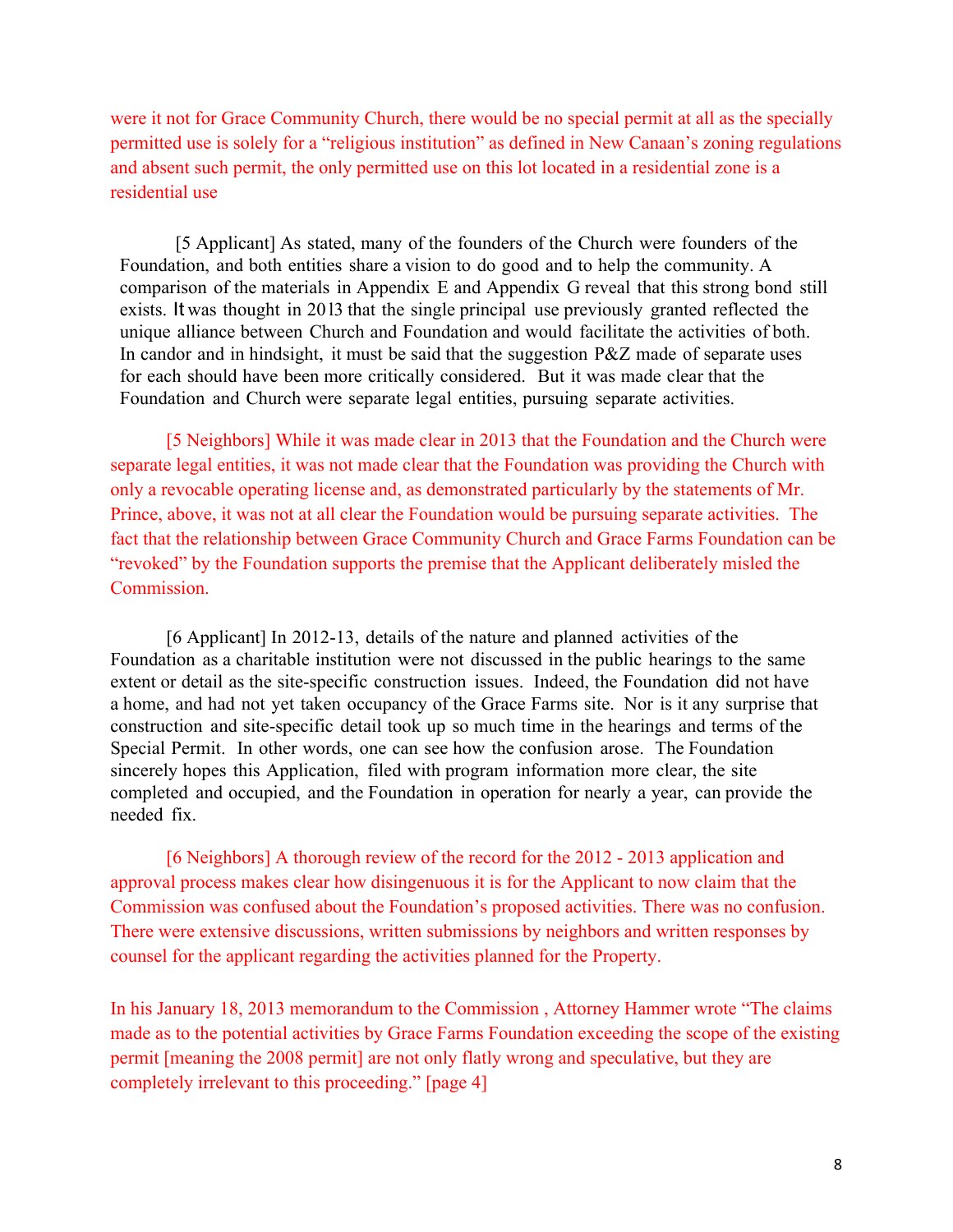The Applicant refused to declare any intended activities beyond those permitted under its 2008 amended Special Permit. It is clear from the record that the Commission was led to believe that the activities of the Foundation would be minimal and solely related to the development, operation and maintenance of the River Building complex and related grounds, and supporting ancillary religious activities of Grace Community Church. This was the import of Commissioner Goodwin's question and conclusion that "it was important to verify that." 12/18/12 at 20:18. The Applicant now seeks to "come clean" to the Commission with their vision for the property, after they succeeding in misleading the Commission, the surrounding neighborhood and greater New Canaan community to get their project built, and then reshaping public opinion in the interim. This is the precise "bait and switch" that has been commented on in the media and the community.

[7 Applicant] The Foundation respectfully incorporates by reference the transcript of the 2012-13 public hearings on the Special Permit, for completeness and ease of reference, and because the Letter and the correspondence of certain neighbors who have also inquired to P&Z about the Foundation's activities invoke excerpted aspects of the hearings. However, P&Z should be mindful, as its counsel will advise, that it is the terms of the Special Permit itself, and not the transcript of the proceedings or even the deliberations of P&Z itself---- or its "consensus" four years later---- that constitute the operative approval. The law is clear that, while the degree to which an issue was addressed in a public hearing or in the deliberations of a land use agency may be instructive, it is the terms of the actual approval document by itself that are paramount. *RYA Corp. v. Planning & Zoning Commission,* 87 Conn. App. 658, 675 (2005). In this regard, Resolution Paragraph 4 and Condition 12 of the Special Permit, quoted at the outset of this Response, stand alone. Nowhere in these provisions or elsewhere in the Special Permit are the Foundation or its purpose and activities referred to as either "outreach" of or "ancillary" to the Church.

[7 Neighbors] Once again, the Applicant seeks to rewrite the Special Permit to suggest that the introductory recital referring to the Foundation and its initiatives has operative effect. There are no Resolutions in the Special Permit -- nothing that operates to give rights or privileges under the Special Permit -- that make any reference to the Foundation or its activities. And the current attempt to claim that the Foundation was really the applicant is not supported within the text of the Special Permit or the record related thereto. The discussion of the Foundation's activities during the 2012/2013 proceedings was not initiated by the Applicant. Instead, the discussion arose in response to concerns from neighbors and questions from the Commissioners which the Applicant sought to suppress as irrelevant.

The Applicant also claims, in effect, that the Commission's failure to expressly limit the Foundation's activities to "ancillary" or "outreach," means that the Foundation can operate in pursuit of its broad and vague initiatives with impunity. The fact that the Foundation may now be the owner of the Property does not give the Foundation any right to operate on the Property. The only permitted use on the Property is as a Religious Institution. No other Special Permit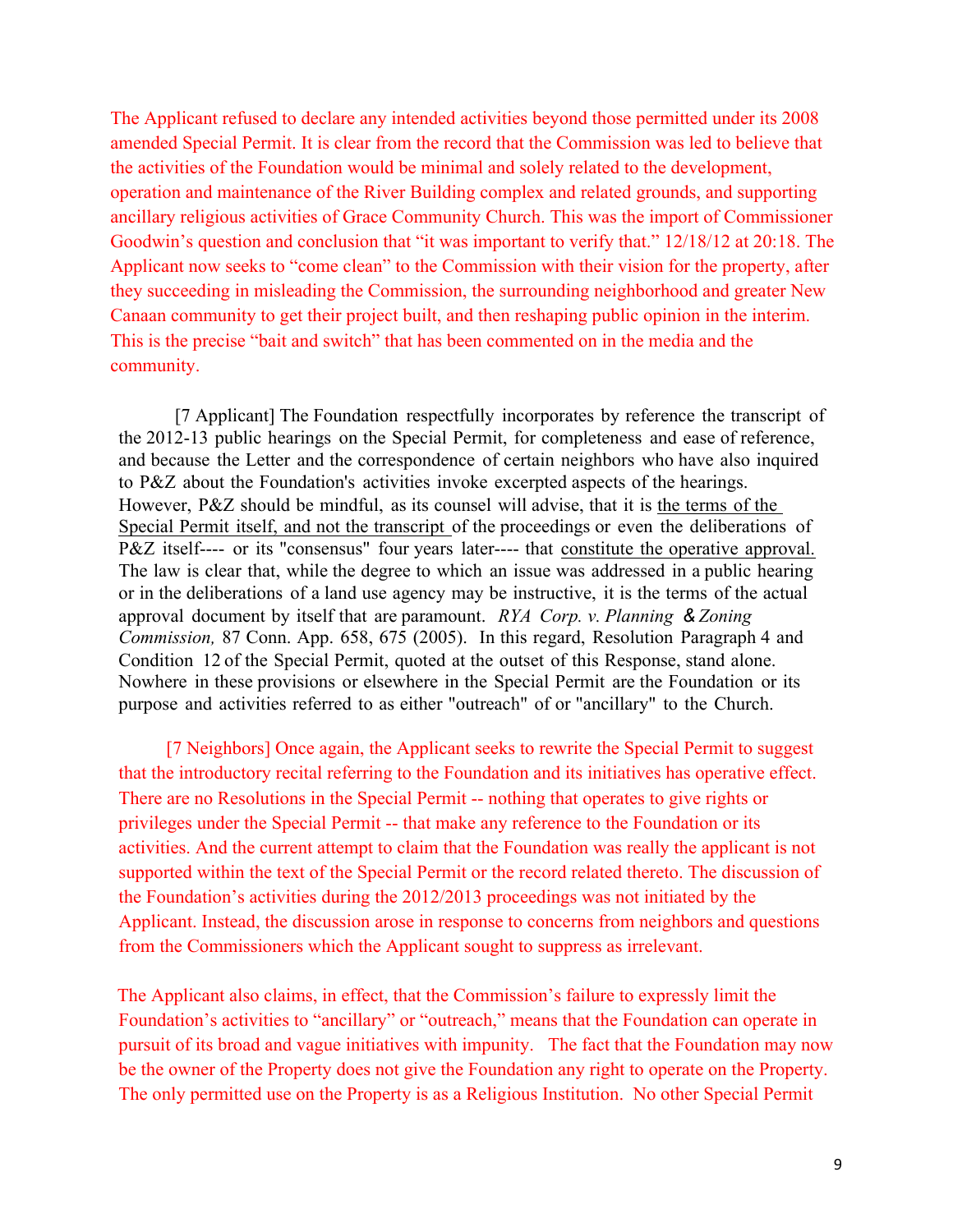#### has been issued.

[8 Applicant] Even if the Town Planner had not sent his Letter in June, it was the Foundation's intention this year to seek to amend the Special Permit. This is because it has become clear that, as closely allied as the Foundation is with the Church in vision and mission to serve the community, and as proud as it is of its ability to make Grace Farms a home for the Church, the Foundation's activities as a charitable foundation need to be recognized and understood as distinct from those of the Church. There are a myriad of reasons for this, and they range from the long-term goal of establishing an endowment for the Grace Farms site to maintain and repair its physical plant, to the need to be seen as an independent institution in order to pursue the core initiatives that the Foundation was established to pursue.

[8 Neighbors] There is no evidence that, absent a threat of enforcement, the Foundation had any intention of coming before the Commission. In a New Canaan Advertiser article posted on June 7, 2016, Mrs. Prince is quoted as follows:

"We're just now learning about some of these things, and we're going to go through the process one would normally take," she said. "We haven't heard from the [Planning and] Zoning officer yet about the issues they want to address, and we want to meet with the neighbors to hear first-hand."

Prince said several of the unhappy neighbors, whom she has met previously, have agreed to attend, with no attorneys present for either side.

While she chose not to provide her opinion on individual issues, she was clear in saying Grace Farms had not done anything wrong.

"We believe we are absolutely operating within our Special Permit," she said. "All the activities that are at Grace Farms are within the scope of the permit." (emphasis added)

Of course, it is easy to see the reasons why the Foundation might wish to come back to the Commission to obtain the kind of broad expansion of usage for a range of activities they are now seeking. The current Application seeks such an expansive set of activities with so few limitations that it is in essence seeking formal approval to convert Grace Farms from a home for a Church, under the existing Special Permit, into an operation with virtually unrestricted capacity to pursue a myriad of non-profit and for profit and revenue raising initiatives, that happens to be home to a Grace Community Church as well (for so long as the Foundation chooses not to revoke its license). Indeed, Grace Community Church has become the ancillary use.

If taken together, the Applicant's various assertions make it is clear that they are trying to create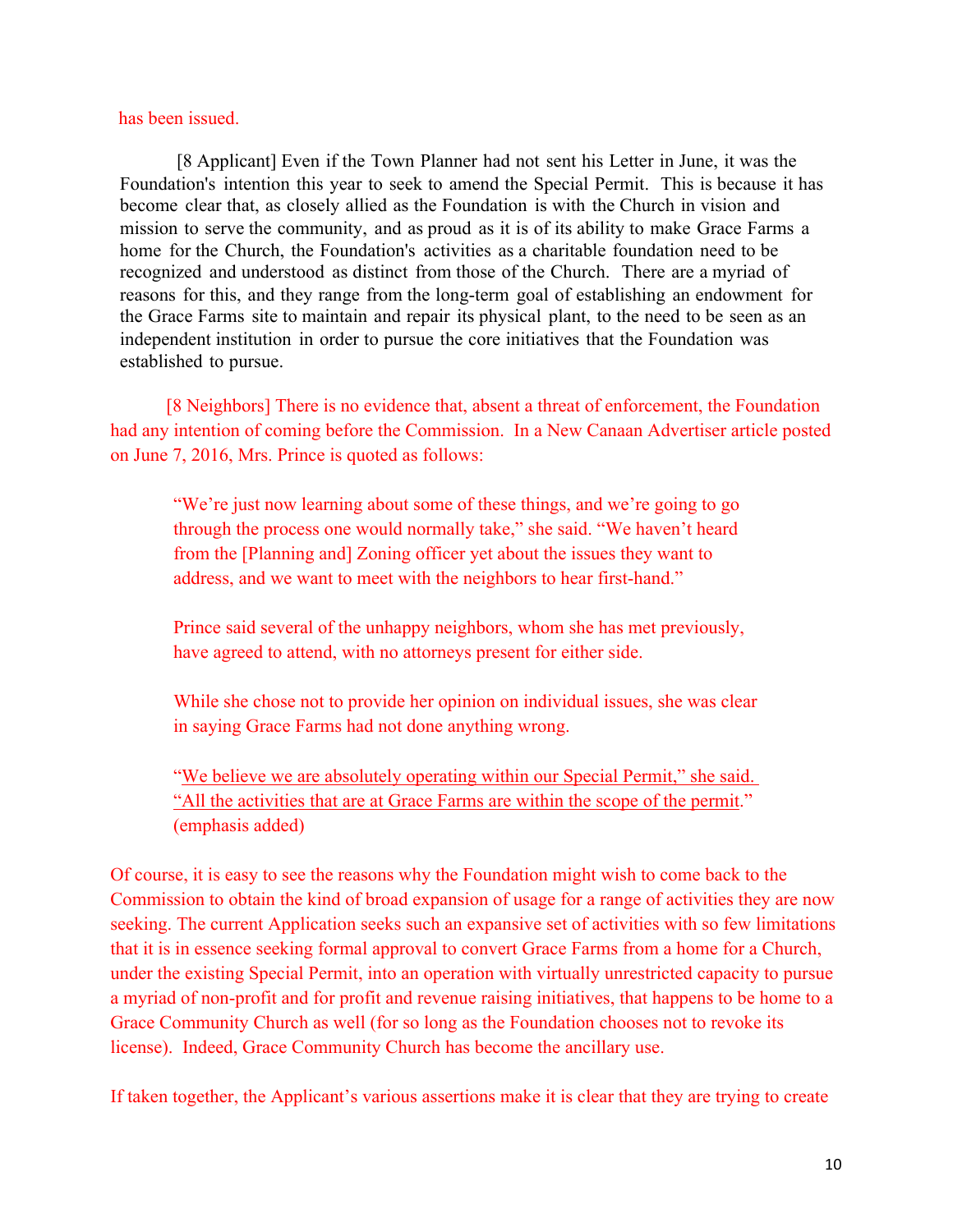the impression that the Commission knew in 2012/2013 (or should have known) that the scope and intensity of the Foundation activities would overtake those of Grace Community Church. They have twisted the introductory language of the Special Permit in an attempt to argue that it already permits the existing Foundation activities. All to suggest that somehow the Commission owes it to the Foundation to grant them greater latitude now, since this application is a *pro forma* exercise to make it easier for the Foundation to fundraise.

The Commission owes them no such obligation. As the owner of Parcel 1, Grace Property Holdings LLC applied for and received the right to build and operate a church. The Foundation built that church on the basis of that approval. The Foundation then chose to operate illegally and at a much greater scale at the site. The Foundation took the risk to spend the reported \$125 million without having secured the necessary zoning approvals that it now seeks. The Foundation chose to hire a large staff and build out a large infrastructure. If in fact, the Foundation waited until 2016 to determine that they needed broader authority from the Commission to achieve their master plan, then they waited far too long. They should have sought that approval before making the investment. The fact that the Foundation made the risky investment in a project – one that Mr. Prince described in the public hearing as being "way too big for a church" -- without the proper approvals does not now obligate the Commission to approve any amendment at all to its existing Special Permit. 12/18/12 at 18:24-25

In separate conversations with various neighbors, Mrs. Prince indicated that the Foundation has developed a "100 year master plan" for the site. She indicated that they would continue to try new and different things until the master plan was realized, and that significant development activities are planned for Parcel 2 which the Foundation is currently holding out to the community as "dedicated open space". Given this applicant's mendacity, we believe it imperative for the Commission to review the Foundation's master plan for all parcels to understand when it was developed, what Special Permit use conditions are relied upon, what the intensity of use would be under that plan if achieved, and the role of Grace Community Church in that plan.

The current application puts the Commission at the crossroads of a major decision relative to the future of the site. Grace Community Church was at the center of the original rationale for the development of the site. Its role in relation to the site has already been marginalized and overtaken. It has become ancillary by stealth. If the Foundation succeeds in obtaining the flexibility it seeks under the current application, they may never need to come before the Commission again, and the gamble the Foundation made by hiding behind the Religious Institution application will have paid off. Simultaneously, the citizens of the Town of New Canaan will have had foisted on them, through their good intentions to support good causes, a major new institutional use of property in a residential area in a most inappropriate and haphazard manner.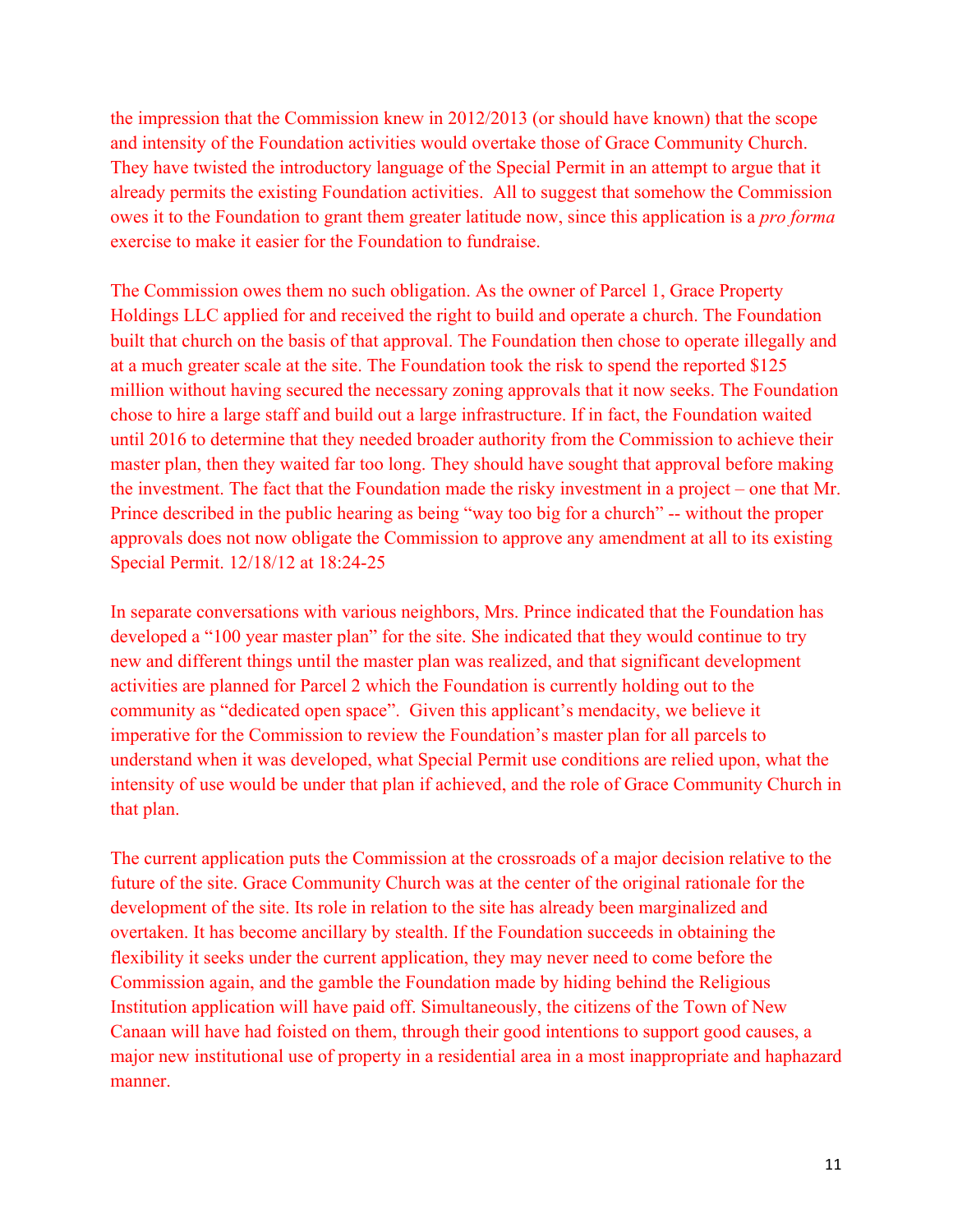#### 1. *Additional Use(s) Designated for the Foundation*

[9 Applicant] The Application seeks to have  $P\&Z$  designated additional principal special permit uses, as a "club *I* organization "and "philanthropic *I* eleemosynary institution," under Section 3.2.C.l6 and -C.l7 of the Zoning Regulations, and without prejudice to or abandoning the religious institution use it was granted in 2013. The Church will continue to operate as a "religious institution" special permit use, as approved by P&Z in 2007 and 2013 under Section 3.2.C.l4. There is no legal impediment to P&Z recognizing more than one principal special permit use for a single site.

The Foundation concedes at the outset that it did not appreciate this distinction and the impact of being designated a religious institution use the same asthe Church when the Special Permit was first amended. Even so, it was stated during the 2012-13 hearings and continues to be true today- that the Foundation's operations would not exceed the intensity of use from the stated religious use by the Church that P&Z had already approved. Thus, this Application is brought to make the zoning regime under which the Foundation operates consistent with what it has experienced in actual operations for nearly a year: The activities ofthe Foundation and Church, while in many ways intertwined because both seek to advance good, are nevertheless distinct uses and it is preferable that they be designated as such.

[9 Neighbors] As stated previously and as evidenced by the Letter of the Town Planner that led to this proceeding, the intensity of use by Grace Farms Foundation at the Grace Farms site already greatly exceeds that of Grace Community Church. Put simply, Grace Farms Foundation is operating illegally at the site. The approval they seek to obtain would permit the Foundation's operations to dominate, rather than complement, Grace Community Church's activities at the site.

[10 Applicant] The Foundation seeks to be transparent about its activities as related to its clearly stated mission. Under the single principal use designation as a religious institution, the Foundation's independent activities from the Church are not clearly understood, and the Letter from the Town Planner recites the confusion that has been wrought. This confusion has also proven to be an impediment to the Foundation's philanthropy under the five initiatives in its mission. Simply stated, many non-profits with which the Foundation could collaborate, and governmental agencies whose mission compliments the Foundation's core initiatives, especially justice, are constrained by law from working with a non-denominational charitable institution over a specific religious institution.

[10 Neighbors] Once again, this is a problem of the Foundation's own creation. To the extent that activities the Foundation wishes to pursue are separate and distinct from those of a Religious Institution, the Foundation is free today to pursue those initiatives at a different location. The fact that the Foundation chose to co-locate its expanded operations at a site in a residential zone that is subject to a Special Permit to operate only a Religious Institution means that it needs to restrict its operations there to permitted activities. During the hearings in January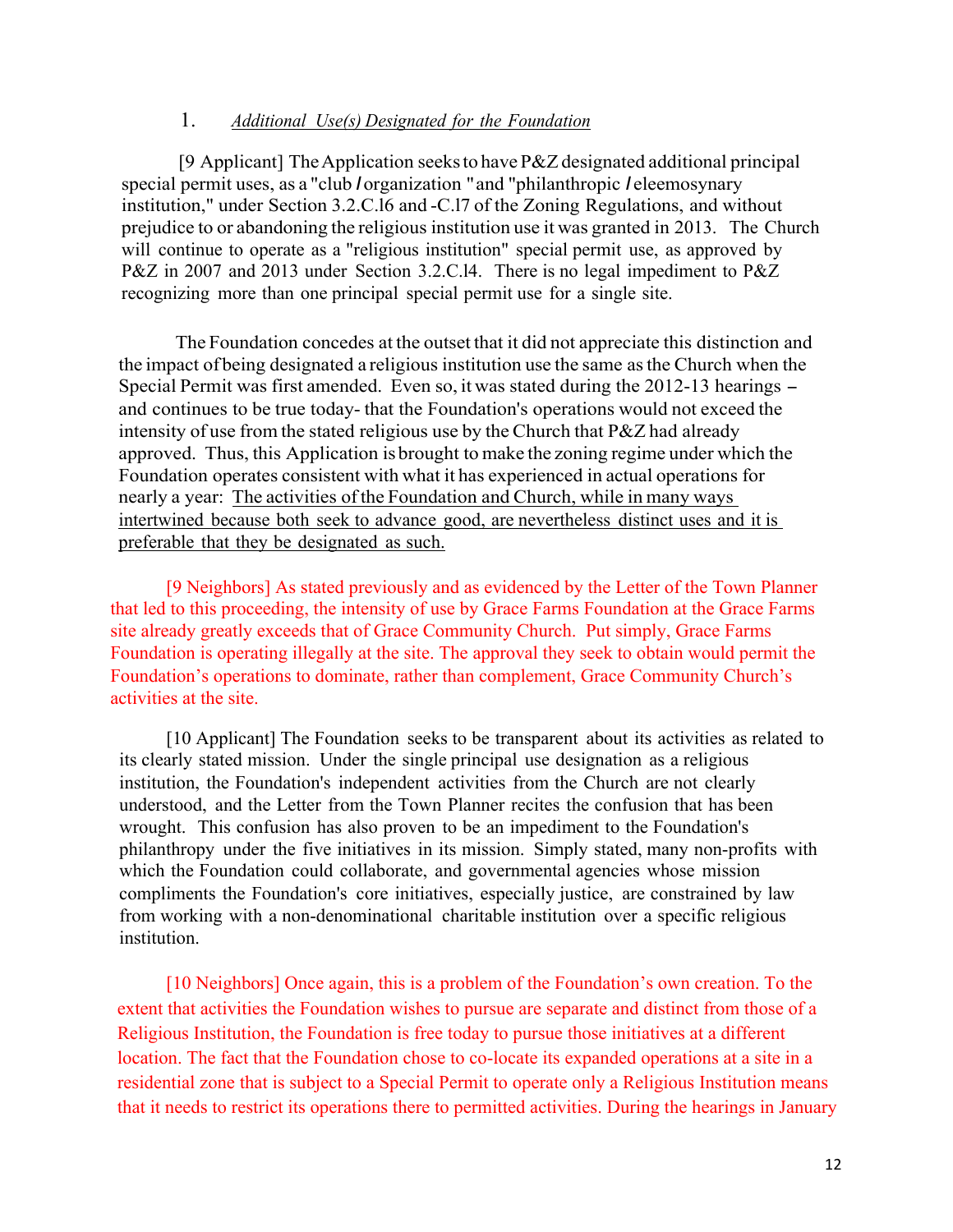2013, Mrs. Prince indicated that they had no intention to operate the Foundation from the Grace Farms site.

*"The other thing that's important to note is Grace Farms, the web site that says gracefarms.org, the differentiator, that is a place. Its different than – we're just calling the – like it was Windsome Farms. It's called Grace Farms. We know there's two. We know the 48 acres is for Grace Community Church. The 27 acres has been preserved for open space, and its just called Grace Farms is the name of an area that was formerly Windsome Farms and we're really just – We realize that, and we're very careful tin noting that the 48 acres is what we're applying for."* (emphasis added).

[After a brief discussion of open space, Mrs. Prince continued:]

*"Also, the question about 365 Lukes Wood Road operating as a foundation out of there. I think Joe mentioned there's one person there who has to be on site, because we're trying to, you know, do the design. As you can tell, it's been an enormous effort. We have someone on site to meet with all the contractors, the design team, and it's been years and years of planning, and we need someone there to do that. We need someone on site to preserve the security of the site, too.*

*"That's another element. My office is not – as the president, I am not at 365 Lukes Wood Road. I am in a different place, which is – I don't want to say -- I mean – anyway, it's moot. It's at my – I have a home office which I work at probably 20 hours, many hours a day for many, many years. So anyway, I just want to clear up those things."* 1/29/13 at 50:4-17 and 51:8-24

When given the opportunity to clarify the Foundation's goals and objectives and its intention to conduct activities at the Grace Farms site, Mrs. Prince declared no such intention and sought to minimize any possibility that the Foundation would have any operations at the site, saying the 48 acres was for Grace Community Church. Once again, there are no restrictions on the Foundation operating in downtown New Canaan or any other location, and conducting its activities for good at another location.

Although we wish that the June 24, 2016 letter from Mr. Kleppin to Grace Farms Foundation had been more declaratory and binding in relation to the specific violations of the Special Permit, we see nowhere in the letter where Mr. Kleppin "recites the confusion that has been wrought." Again, there was no confusion on the part of the Commission in 2013 as to the very limited role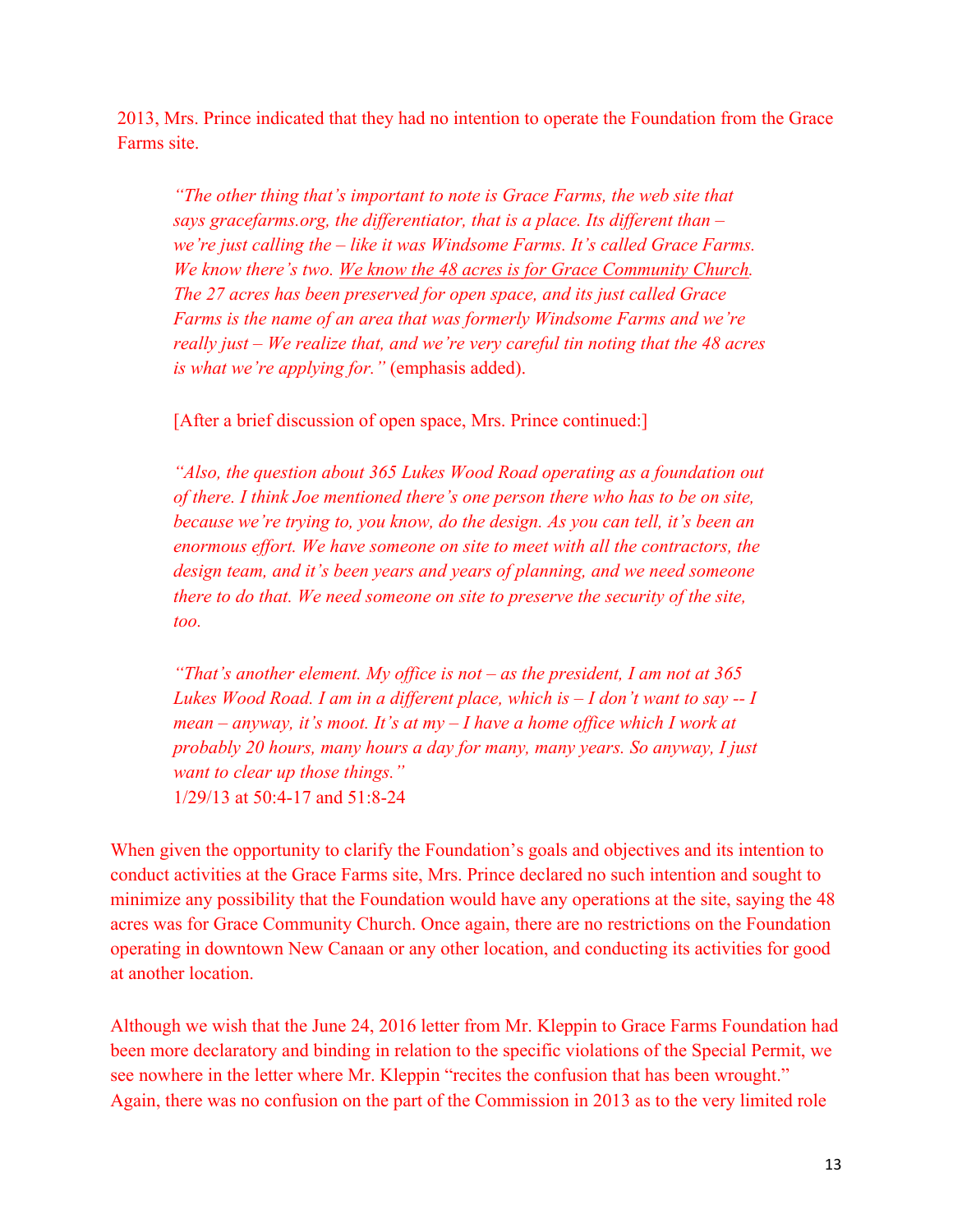that the Foundation would play in assisting Grace Community Church in fulfilling its religious mission. The only confusion that might exist is on the part of the public as a result of the wellorchestrated campaign by the Foundation to give the impression that Grace Community Church was now at the mercy of the Foundation, rather than the other way around.

[11 Applicant] This amendment for designation of additional distinct special permit use(s) for the Foundation will alleviate confusion about the Foundation's operations. Indeed, the confusion described in the Letter on this issue has likely arisen because, when the Special Permit was first granted in 2007 and then amended in 2013, the Church was already in existence and well-known in the community, whereas the Foundation, while in existence, was not yet operational.

Attached as Appendix I from 2012 are the press release issued by the Foundation when the Special Permit was filed, articles in the local and national press about the Foundation's plans, and a brochure that it distributed within the New Canaan community and on its website (gracefarms.org) at the time. These documents describe to the public, at the same time the Foundation was presenting its application for the Special Permit to P&Z, its activities as separate from those of the Church.

[11 Neighbors] The interesting twist here is that counsel for the Applicant has said that "the terms of the Special Permit itself, and not the transcript of the proceedings or even the deliberations of P&Z itself… that constitute the operative approval" and yet they seek to reference a press release -- a document that Grace did make not part of the formal record in 2012 and 2013 (it was referenced only in a neighbor's letter) -- to support its position that the Commissioners either knew or should have known that the Foundation intended to operate at the site.

[12 Applicant] It should also be pointed out that the Foundation in 2013 did not seek to prescribe to the Town Planner or P&Z how to draft the Special Permit, nor was it ever given opportunity to review it in draft before it was adopted. Itis understandable that the Foundation would receive only cursory reference in its provisions, with the focus at the time on construction and design issues that are always paramount in any real property development application. But it was P&Z's choice as to how to craft the Special Permit, and the language it chose in 2012 should not be twisted in hindsight today to suggest that the Foundation activities were not mentioned, or not important, as some of the criticism suggests.

[12 Neighbors] Shockingly, it is the Applicant who claims that, in effect, a literal reading of the Special Permit that recognizes that the Foundation is not referenced at all in the operative provisions of the document is twisting it in hindsight. The only way that Applicant's reading of the existing Special Permit can be supported is by ignoring an enormous amount of testimony that is contrary to their reading (which itself requires some creative repositioning of recitals with resolutions to change their perceived meaning) and to bring in evidence not presented on the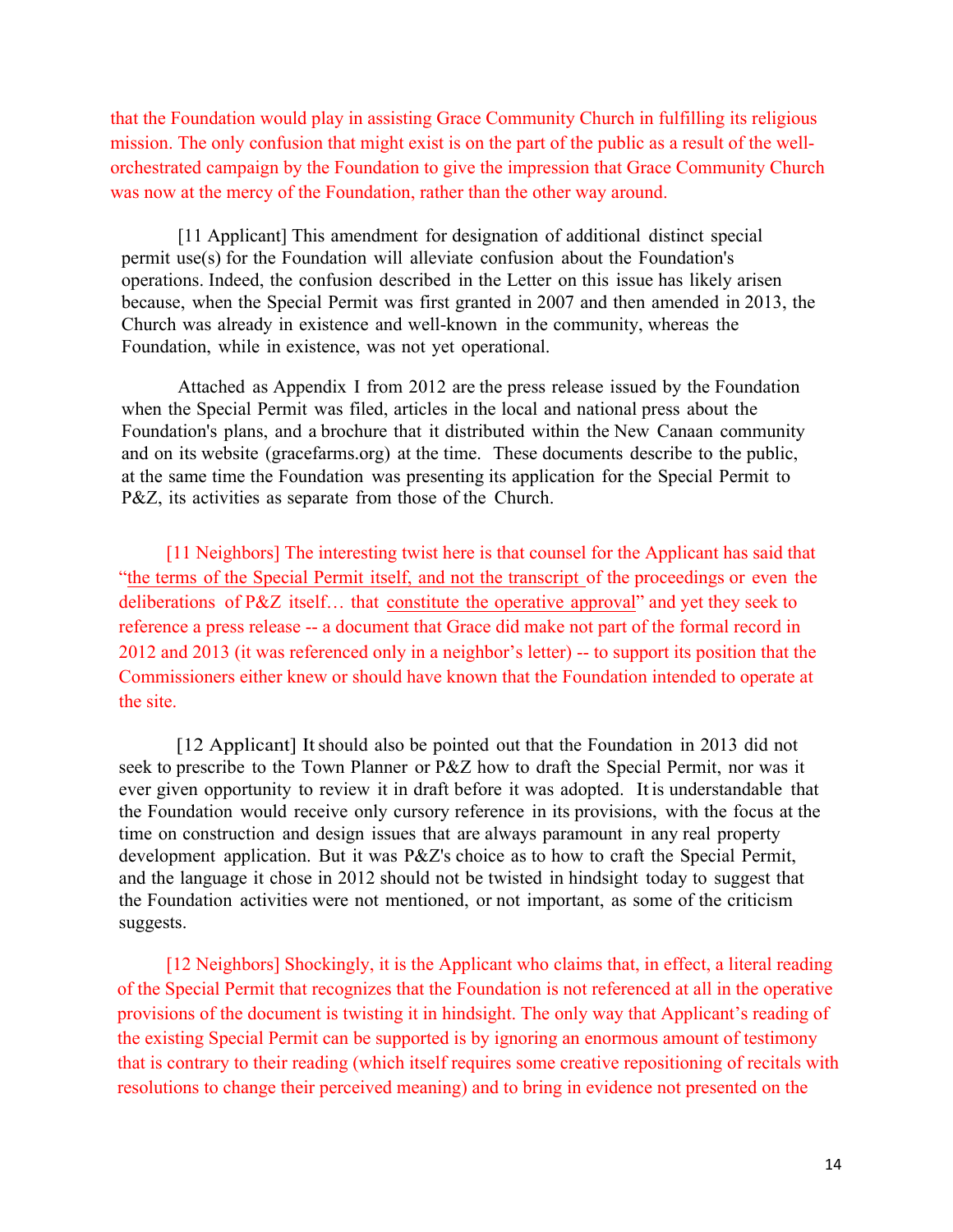#### record.

[13 Applicant] In sum, even though it was not yet operational in 2012, the Foundation laid out for P&Z in testimony and in documents the various types of activities that would occur at the Foundation- all activities that are currently occurring. Indeed, the purpose of the 2012 application, in addition to obtaining specific approvals to begin construction, was to introduce the Foundation and to explain its mission, in addition to that of the Church, which had been approved in 2007.

[13 Neighbors] On the contrary, in his January 18, 2013 memorandum to Commission , Attorney Hammer stated that "As Grace [Property Holdings LLC] has stated in this proceeding, it intends to abide by the special permit that it holds, and it does not seek an expansion of that permit or any different permit. Grace will not use the property in any manner different than contemplated and approved in 2007 and 2008. It does not seek a special permit for a park, a philanthropic organization or a club. Nor does Grace seek a special permit for the adjoining lot known as Lot 76 [owned by Grace Farms Foundation]. If Grace were to seek to conduct any activities requiring further zoning approval, then it would either obtain such approval or not undertake the particular activity." [Pages 3-4]

While testimony and documents were provided in 2012 with regard to activities to be undertaken by Grace Community Church at the Grace Farms site, there were no submissions covering activities that would occur "at the Foundation."

And once again, for the Applicant to suggest that "the purpose of the 2012 application ... was to introduce the Foundation and explain its mission" is really quite extraordinary. When the only discussion of the Foundation was initiated by letters of concern from the neighbors and questions from the Commission, and the Foundation's principals and representatives only sought to minimize the Foundation's role, it strains credibility to try to claim that the Foundation was forthcoming with information about its plans.

At the first P&Z hearing that discussed the project, October 23, 2012, Mrs. Prince was the only person to address the function of the Foundation. She "introduced" the Foundation as follows: "I'm president of Grace Farms Foundation and current planning member of Grace Community Church. In 2009 individuals from Grace Community Church established the foundation. It's a nonprofit charitable organization, and we're directing and managing the project that's before you this evening." 10/23/12 at 10:10-16. Shortly after that, when addressing issues raised by neighbors, she said "I anticipate responding further to those inquiries and talk about those, exploring, you know, those solutions if this matter continues to another hearing." 10/23/12 at 12:25 to 13:1. The only other uses of the word "foundation" in the entire transcript of that hearing was to describe the search for the project's architect and to identify a speaker as a member of the Foundation's board.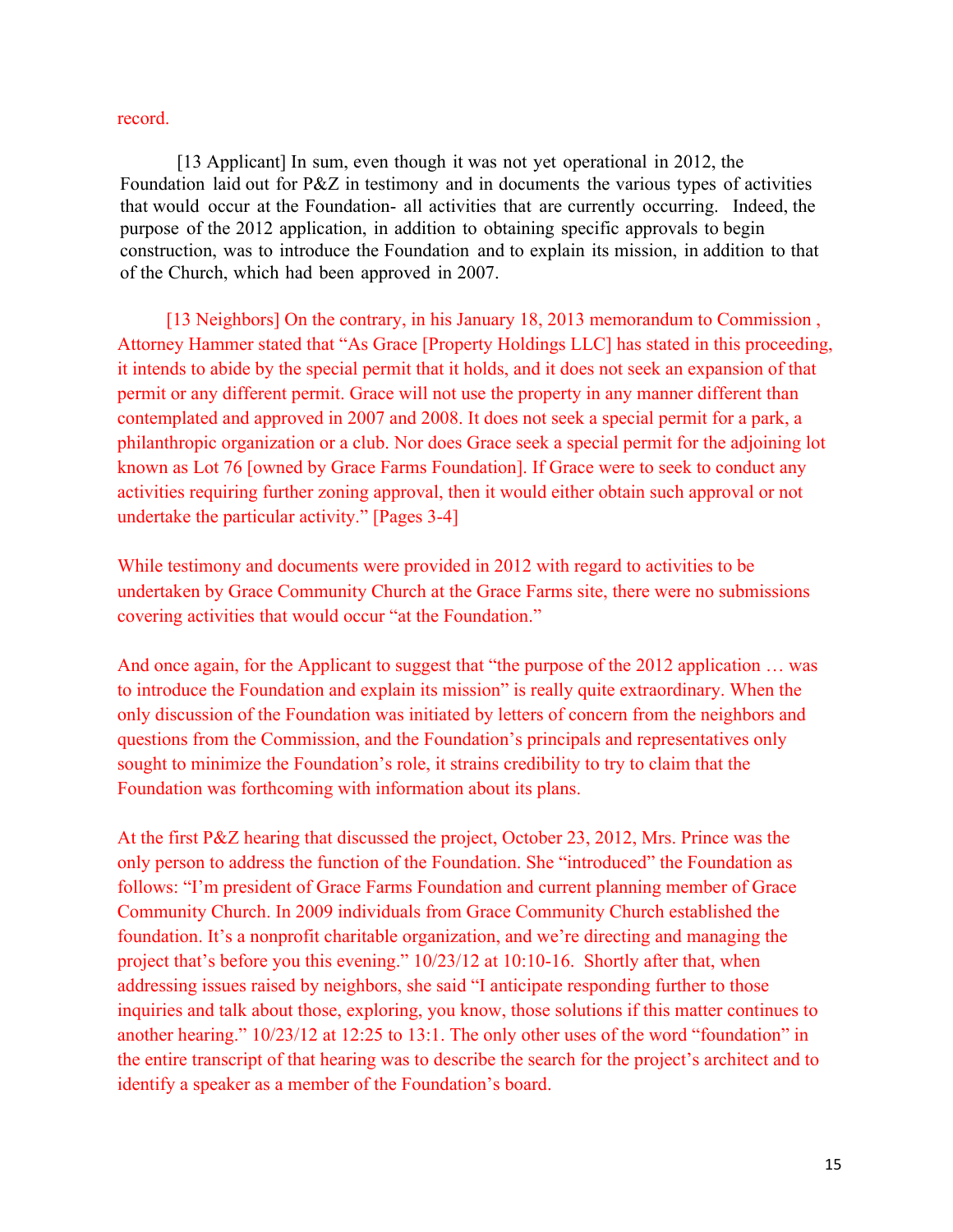If, as this application states, it part of the purpose of the 2012 application to introduce the Foundation and to explain its mission, why was there no discussion of the Foundation's mission? As part of the well-orchestrated initial presentation of the project – the project that Attorney Hammer in his opening statement described as "the development of church facilities for Grace Community Church and related improvements on the property at 365 Lukes Wood Road" – the only mission that was attributed to the Foundation was the management of the construction of the church buildings. 10/23/12, 4:12-15.

Why was there no discussion of the Foundation's mission in the first hearing, when the applicant did not know if the matter would be continued to another hearing? The answer was provided in Attorney Hammer's statement that "the use of the property…have been carefully determined and examined by the court and cannot properly be revisited in this proceeding." 10/23/12 at 6:5-12. And following Attorney Hammer's lead, Mrs. Prince said later: "We have shared some potential solutions [with neighbors] regarding design inquiries, design inquiries regarding parking and additional screening, I noted that you had some usage issues, too, but we're keeping that to design issues…" 10/23/12 at 12:19-23. So the clear position that was adopted was to avoid any discussion of the Foundation or its mission, lest there be scrutiny of its mission, resulting in a broadening of the scope of P&Z's review and risk getting the project denied. Once again, the Applicant 's statement that the purpose of the 2012 hearings was explain the Foundation's mission is a completely false statement for the purpose of completely distorting the history of the 2012 proceedings.

#### 2. *Statistical Information Corroborates the 2013 Record*

[14 Applicant]The Town Planner discusses in the Letter a document submitted by the Foundation into the 2012-13 record, entitled "2012 Typical Usage" chart (Appendix D). The Letter states that the number of Church activities listed therein exceed those of the Foundation, while, based on a 2016 review of the website, the activities for both entities appear to be equal. To conclude from this that the Foundation has grown is misleading, in terms of actual activity. First, this document was not intended 2012 to predict the extent or scope of the activities of the Foundation, but simply to show the type of activity. Second, that the Town Planner has counted the activities to compare with the Foundation's and the Church's at present is his choice. That his count, showing Church activities greater than the Foundations by a ratio of 3:1, is consistent with the actual use over the last year, as shown in the "Frequency of Events Measured by Visitor Attendance" chart in Appendix C, and is as enlightening today as it was unintended in 2012.

The point to be made is that real impact for zoning purposes and special permit consideration is the intensity of use and its impact, (as distinct from the number of events on a chart or calendar).

[14 Neighbors] It is interesting that the Applicant would make the point (with which we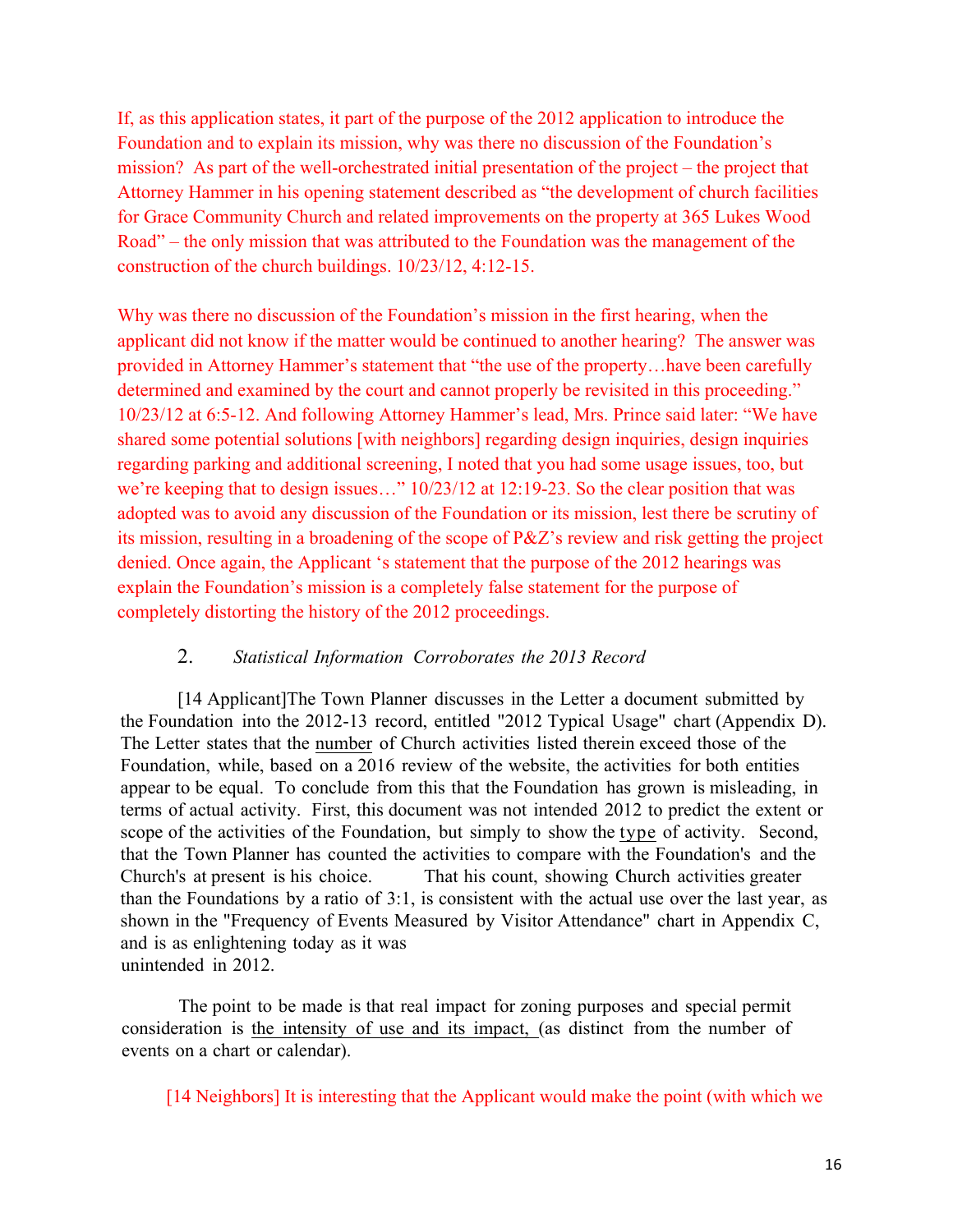agree) that intensity of use and its impact is most relevant, but then provide data in Appendix C that is only focused on the events and meetings that are held at the site. In Appendix C they have provided statistics only related to events and attendance at events.

They have completely ignored the attendance by the general public, even though (as stated on Page 7 of Enclosure I of their Application) the site "is open to the public without admission charge or membership requirement." It is certainly relevant to consider the statistics related to attendance at events, but as abutting neighbors, our concerns include the significant level of foot traffic on the site that is not related to events. The Applicant has provided no statistics on total attendance other than those that can be inferred from traffic reports. Even those reports are limited to specific times and dates sampled.

According to a New Canaan Advertiser article published on December 23, 2015, Grace Farms, by its own admission, was attracting an average of 3,000 visitors per week during November and December of 2015. And on February 26, 2016, the Foundation issued a press release stating that from the time they opened they had had "more than 50,000 visitors," which would be at least 2,600 people per week since they had opened. Assuming the level of attendance continued at 2,600 per week, attendance through August 31, 2016 would have been approximately 115,000 people. This would be approximately 135,000 on an annualized basis – more than ten times the 13,000 annual attendees at the Glass House – (per the 1/27/16 newcanaanite.com article). Therefore, the data presented in Appendix C, which has a breakdown for an estimated 59,498 visits related to specific events, captures only about half of the actual use of the site. How can that be said to measure "the intensity of use and its impact?"

The other attendees not counted in the Appendix C data are undoubtedly there as visitors and guests of the Foundation and are not there for church. Access to the Grace Farms site is controlled by the Foundation and the Foundation, not Grace Community Church, advertises and encourages the general public to visit. Notwithstanding the Applicant's assertion on page 7 of Enclosure I, that Grace Church is open to the public, there is no general invitation or posted hours of operation on the Grace Community Church website. The Grace Community Church website addresses only its own scheduled programs with specific times and dates of those programs, some of which take place at other locations. In order to learn the hours of operation at the property, one must follow a link to the Foundation's website. The Foundation's website states that: "Grace Farms is a gift of open space to the community. Admission is free." The Foundation's Facebook page features posts such as the one on June 19, 2016, which stated "Happy Father's Day. Invite your dad for a walk around Cattail Pond, to shoot hoops in the Court or for lunch at the Commons at Grace Farms, CT!" And as mentioned previously, the Foundation has made an extensive effort through its PR campaign to attract attention to its architecture and sought to distance itself from religious activities of Grace Community Church in press interviews and elsewhere. Therefore, it is difficult to contend that the non-event visitors reported are related to Church activities or that, given the substantial number and frequency of visitors, they do not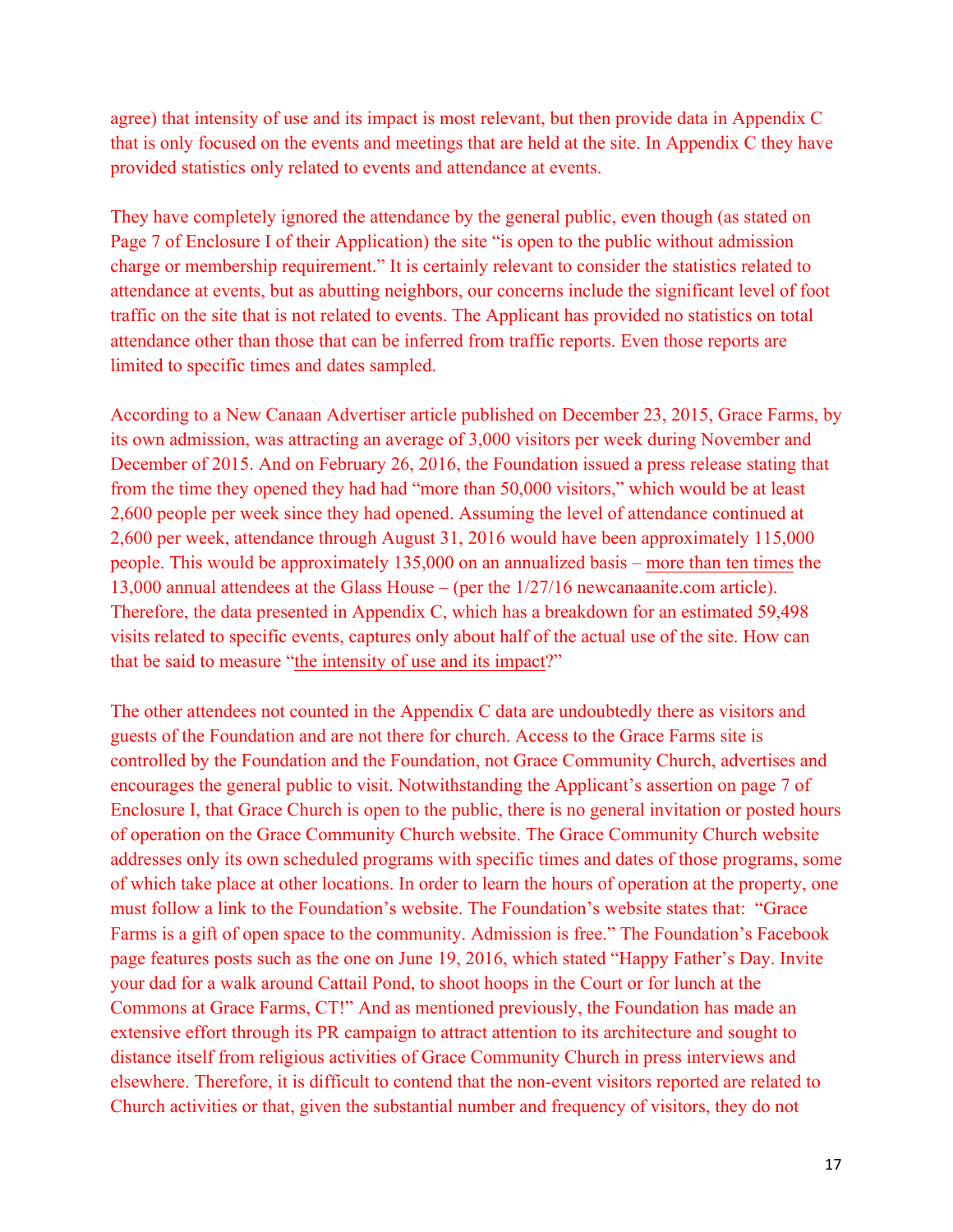count toward the intensity of use.

The other important data that is ignored in the analysis in Appendix C is the presence of 60 full  $$ and part-time Foundation staff (See page 7 of Enclosure I) as well as approximately 8 members of the staff for the church. They also do not include maintenance workers and repair contractors and utility personnel. From the perspective of the neighbors, these additional 68+ people now required to support the growth of the Foundation activities certainly add to the intensity of use. The failure to account for the comings and goings or these 68 people (about 800 comings and goings per week, more than 40,000 per year) further contributes to a distortion of any analysis of the intensity of use.

[15 Applicant]The Statistical Data in Appendix C tracks actual attendance at Grace Farms, by people, not by cars, over the past 11 months. This information has been collected by the Foundation's safety personnel, who are on site twenty-four hours each day. The chart entitled "Estimated Total Visits from Events and Meetings" shows that the Church is by far the predominant use at Grace Farms, at 72%, trailed by the Foundation at 28%. In addition, the Chart entitled, "Proportion of Events by Estimated Attendance per Event" shows that fully 63% of all Grace Farms events involve less than 20 people, and the 92% of all events held involve less than 100 people. Of the remaining 8% of all activity, three-quarters is ascribed to the Church and its worship activity, consistent with what is allowed in the Special Permit. This demonstrates that, for Grace Farms' 80 acres and 236 parking spaces, the use by the Foundation and Church is (1) of a very low intensity and (2) overwhelmingly Church-related.

[15 Neighbors] As noted above, this analysis is not based upon total attendance. It is limited to events and estimated attendance at events. If you add the more than 55,000 visitors (out of the conservatively estimated 115,000 attendees during the period through August 31, 2016) who would have attended the site for purposes other than attending an event, the proportion of the attendees who would be attending for Grace Community Church declines from 72% to 37%. Thus, when you use a proper denominator in the calculation (even one that still ignores the impact of staff usage), this data no longer supports the contention that "the Church is by far the predominant use at Grace Farms", nor is it "overwhelmingly Church-related."

Clearly the Applicant has used deceptive math in their analysis. But the distortions do not end there. The data in Appendix C presents data from the initial opening of the site through August 31<sup>st</sup>. During the earlier part of this period, the Foundation's programming had just begun. As an example, according to its press release on February 26, 2016, the Foundation had only then completed its first 25 space grants to organizations it chose to support. Today, according to the Foundation's website, that number has expanded to more than 50 space grants. And there is a 3 minute promotional video that is advertising the program and a process outlined with application forms to participate in the third round of space grants. Looking at the entire 11 month period and including the first several months when the Foundation held very few events only serves to obviously distort the current activity level. Considering the data from just the past few months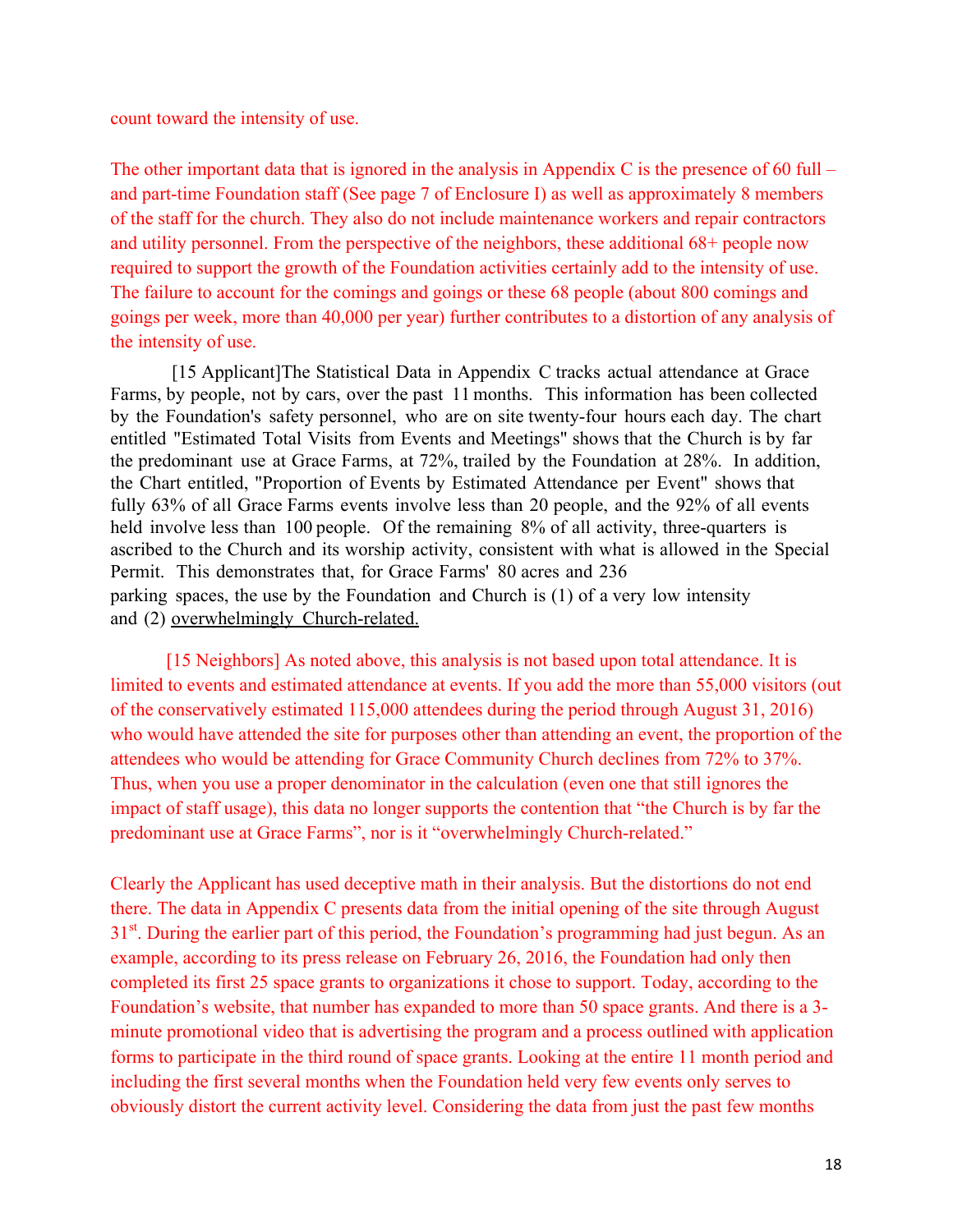and estimating the normalized "run rate" from anticipated space grants and other program modifications would be a more reasoned and appropriate way to assess relative activity levels under current operations. But the Applicant has provided none of the data necessary to do this analysis. As a result, the Commission should place no weight on any of the statistics that are presented. Instead, the Commission should insist on receiving disaggregated raw data with which it can perform its own independent analysis.

As noted by the Town Planner in his Letter, there have been no reported traffic problems associated with the site, meaning activities by the Church and the Foundation.

#### 3. *Activities of the Foundation*

[16 Applicant] The Foundation respectfully submits that its activities do fall within each of the five initiatives of the nature, arts, justice, community, and faith that form its core mission. Included in Appendix E, "Grace Farms Foundation History & Current Overview" is a description of the Foundation's five initiatives, and list of its non-profit partners and space grant recipients.

The Foundation in 2012 repeatedly stated, and its plans manifest, its intention to preserve the natural setting at Grace Farms for the enjoyment of the New Canaan community. Grace Farms has not been held out or operated as a "public park," nor will it be. The Foundation is committed to operating Grace Farms with a balance of activities, respecting its stated purpose of creating a place for reflection and peace.

[16 Neighbors]The claim that Grace Farms has not been held out as a "public park", when it advertises to encourage people to come walk their trails, eat at their restaurant and experience nature at their site, seeks to create a distinction without a difference. A link for gracefarms.org appears as the eighth item returned from a Google search for "Public Parks New Canaan" as well as "New Canaan Parks." Three of the seven results that preceded the Foundation's site belonged to the Town of New Canaan, others belonged to connectnewcanaan.com, newcanaananswerbook.com and a patch.com article and mapquest link to Mead Park. As Google clearly recognizes, as it is currently operated and promoted, Grace Farms has all the key elements of a public park.

[17 Applicant] As stated, the Foundation takes responsibility for the confusion that has arisen from its sharing the Church's religious institution principal use designation. That confusion will be relieved with the added principal use of club *I* philanthropic institution sought in the Application, for the Foundation, and in addition to the existing use the Church enjoys as a religious institution. Thus, while any "consensus" described in the Letter by the Town Planner about a "robust outreach," or the "common sentiment" expressed about "ancillary" Church use, as regards the Foundation, may stem from this confusion about principal use, they must be rejected, because the ideas are nowhere to be found or suggested in the language of the Special Permit or the Foundation's statements in 2012. The language of Special Permit Resolution Paragraph 4 and Condition 12 relates to the Foundation alone.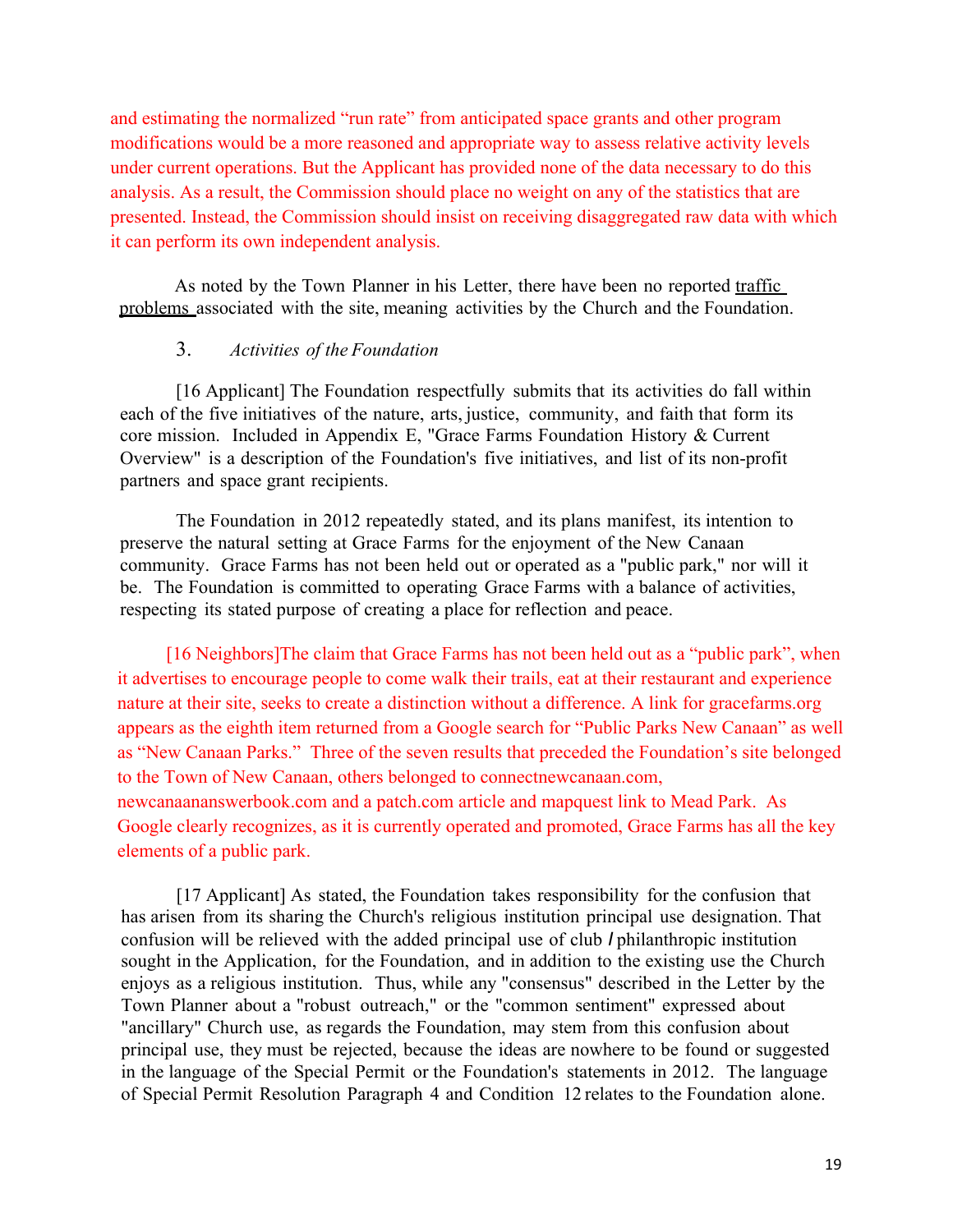[17 Neighbors] We agree that the notions of "consensus" or "common sentiment" expressed in the Letter by the Town Planner are misplaced. But, once again, Condition 12 makes no reference to permitting the Foundation to conduct any "philanthropic or eleemosynary" activities on the site. And specifically with regard to the consideration of the Foundation's activities, the term "ancillary" was a term that the applicant was quite comfortable referencing in his submissions to the Commission. Attorney Hammer noted in his January 18, 2013 memo, that Grace Property Holdings LLC was already the holder of "a valid special permit allowing it to establish a religious use on its property … with ancillary and accessory uses similar to those of other churches." The record is clear that the Commission simply acknowledged the Foundation as the title holder of abutting Parcel 2 and that ancillary religious uses are permitted on Parcel 1.

[18 Applicant] The Letter also suggests that the Child Trafficking Symposium and Modem House Day Symposium events violate Condition #12. These were not "multiorganizational conferences" for outside entities, but workshops in which Foundation personnel participated. Each is specific to core initiatives of justice and arts, respectively. So, too, were each of the "bullet list" items at the bottom of page 2 in the Letter. Indeed, the Foundation receives many requests for rentals as a conference center, and has no intention of seeking to change the Special Permit prohibition of such a use. Like everything at Grace Farms, the events are carefully thought through by the Grace Farms staff who hosts all of their events and ensures that the purpose is to advance good in furtherance of one of the core initiatives. The justice initiative, in particular, as involved as it is with law enforcement, the criminal justice system, and diplomacy, will involve activities frequently offsite. But that does not mean that a place like Grace Farms cannot play a role, as it did recently, in providing a training location for local police, or a quiet place where a workshop of U.N. University, in each instance to focus on different aspects of combatting human trafficking.

[18 Neighbors] To suggest that what is otherwise prohibited by Condition 12 (i.e., a multi-organizational conference) becomes permissible merely due to the participation of Foundation staff, fails to recognize the plain and simple definition of the word "multiorganizational". Once again the Applicant seeks to weave a narrative that doesn't exist. Whether the multi-organizational conference is related to one of the Foundation's core initiatives is irrelevant to whether it is permissible pursuant to the existing Special Permit for Religious Institution Use. A clear reading of Condition 12 flatly prohibits any such conferences.

[19 Applicant] The Letter opines further that some of these activities could be better conducted downtown. The Foundation disagrees, but, respectfully, that question was in fact resolved when the Special Permit was granted, recognizing the Foundation, its core initiatives, and its activities. As the Letter concedes, the Special Permit allows Grace Farms to be open to the public and to be used for community gatherings.

[19 Neighbors] The Letter does not concede, as the Applicant contends, that Grace Farms is allowed to be open to the public. Instead it simply states that in Mr. Kleppin's opinion, it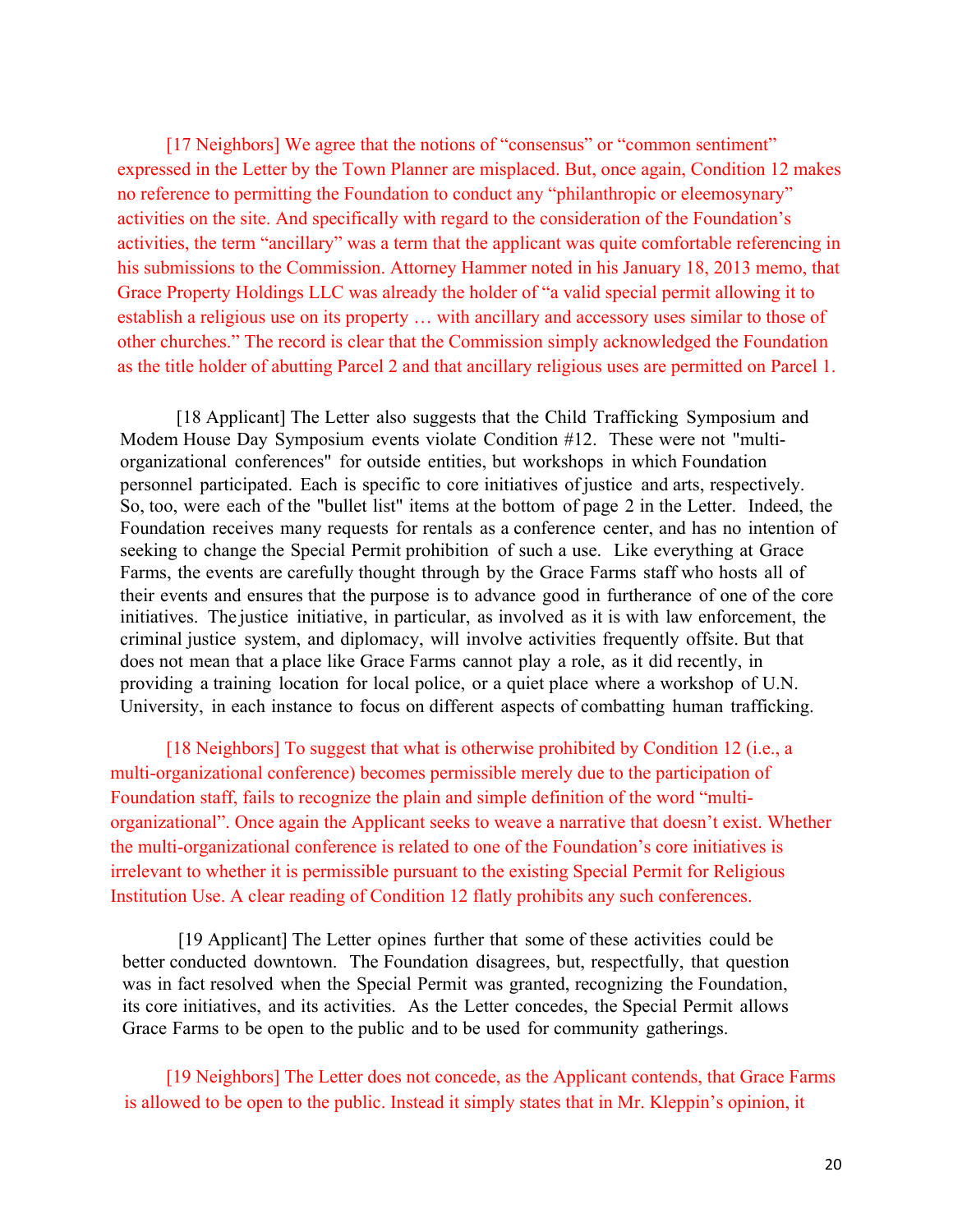would be permissible to hold community events connected to the Church's religious mission. In his June 24, 2016 letter, Mr. Kleppin writes: "I understand that as part of the Church's mission it is your intent to be active in the community and for this property to be an asset to the community but it is my opinion that at the time of the approval that the Commission did not intend for the site to be use as a public park or community center." Once again, the Applicant seems unwilling to give words their plain meaning. Mr. Kleppin only referenced his view of the Foundation's intent and the Commission's intent.

[20 Applicant] Further, the truly important question for a special permit, whether the Foundation's activities have had any deleterious impact on the neighborhood, on traffic, or on property values, is answered in several places in the Letter, in the negative. It is also important to note that far from competing with other entities, Grace Farms seeks to support and enhance the activities of organizations in New Canaan who are also seeking to advance good in the world. Some examples include the ability for Arts for Healing to expand its services; the ability to support a local church when its facility could not be used; most recently, the ability of Voices of September 11th, with its deep New Canaan connections, to host its first commemoration in the State of Connecticut.

The Letter also discusses the use of Parcel2, which is not part of the Special Permit and which this Application does not seek to bring under the Special Permit. This parcel is being used for open space, allowed under the Zoning Regulations without a special permit. The Foundation has no plans for its use other than open space. The Foundation, as legal owner of the site, has repeatedly stated its intention to preserve the land at Grace Farms as a gift to the community. As for the "sound structure" at the pond, it is an art installation, not a structure. As with all of the art installations on site, it is open and free to members of the public to enjoy. Moreover, it is in conformity in all respects with the Town of New Canaan's noise ordinance. Most importantly, after hearing from a neighbor, the Foundation has reduced the volume to ensure that it is not audible from their home, and assured the neighbor that it would work with him or any neighbor to make further adjustments, so that it remains inaudible, particularly as the seasons change.

[20 Neighbors] Notwithstanding the repeated references and descriptions on all of the Grace Farms promotional materials, which describe the site as being 80 acres, provides maps to visitors that include Parcel 2 and uses features of Parcel 2 (including Cattail Pond) to attract visitors, the Applicant seeks to maintain the position that Parcel 2 cannot be regulated under the Special Permit. Contrary to the conciliatory tone the Foundation takes above, we are aware that its initial response to questions raised about Parcel 2 was that the Special Permit did not cover Parcel 2, so that none of the conditions of the Special Permit had any bearing on the use of the property – thus refusing adjust the volume of the structure. It was not until after their issues of compliance with the Special Permit made their way to the Commission's agenda did the Foundation adopt a more accommodating stance.

The neighbors have a right to be concerned about the activities on Parcel 2 in light of the close proximity of neighbors' properties and the regularity of foot traffic from the Foundation's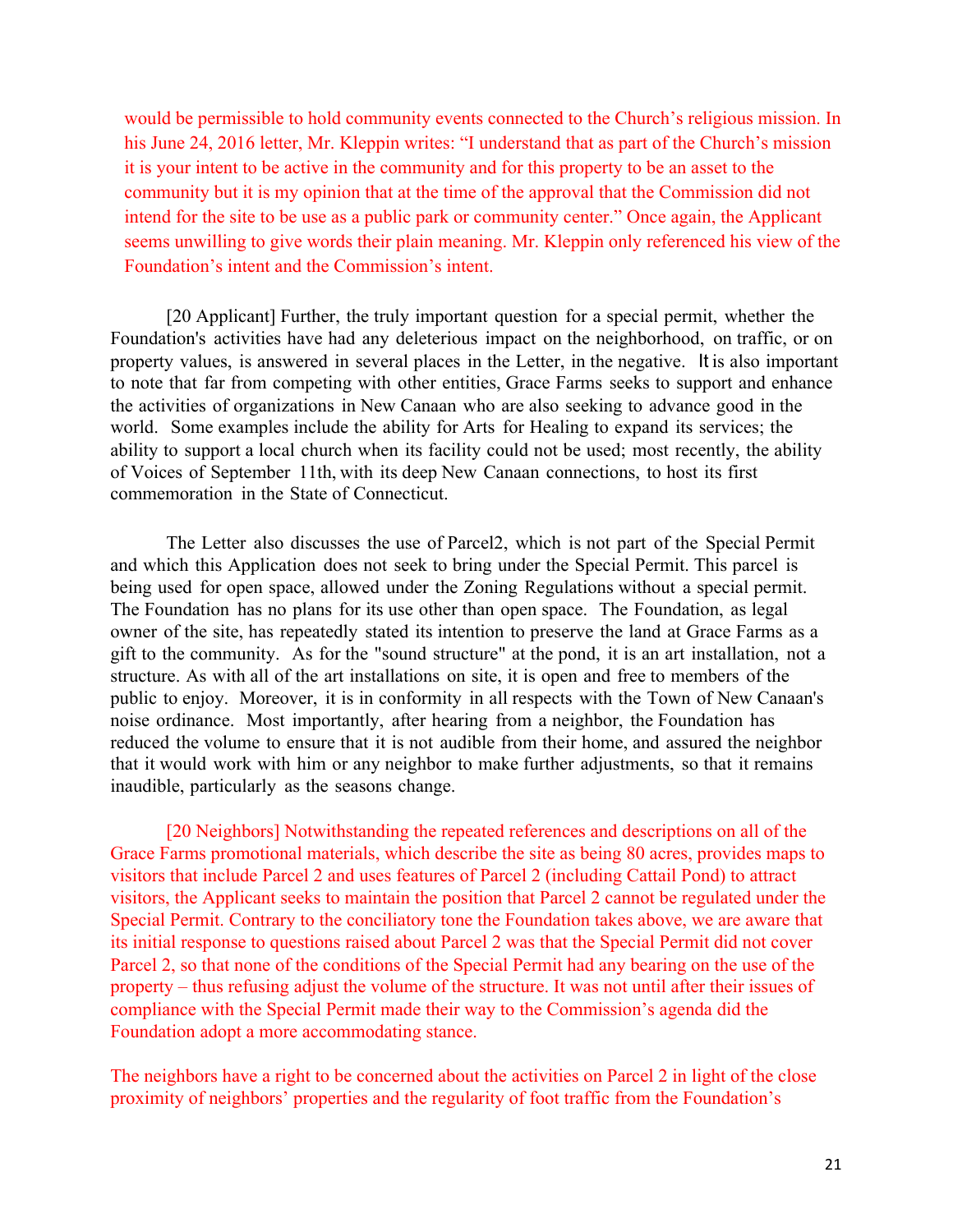visitors whose presence encroaches on their security and privacy. The Foundation should have the same obligation to provide the same level of security and monitoring procedures for visitors to Parcel 2 as for Parcel 1. Today visitors to Grace Farms can arrive, park in the lot and wander every inch of the "open space" that comprises the 80 acres site, without being monitored, particularly as they travel further away from the River Building. The neighbors find it unacceptable that adequate measures are not taken to protect their security and privacy. Again, for nearly a decade, repeated representations were made that the property would only be for Grace Community Church, and that the maximum usage impact to the neighborhood would be "900 people on a Sunday". Many usage conditions proposed in previous Commission hearings – including that the property would not be a public park -- were rejected based upon those fraudulent misrepresentations.

[21 Applicant] The Application itself discusses activities of the Foundation, such as tours and the limited food service that are sought to be added to the Special Permit, and proposes a way in which they can be addressed as ancillary uses to the principal use as a charitable institution. These activities arose for reasons that relate to the core initiatives of the Foundation.

[21 Neighbors] The Application states that its "food and beverage service is another activity that is often ancillary to religious or other institutions… that this service does not compete with downtown restaurants. …This is not a restaurant use, and the Foundation does not seek approval for restaurant use; rather it is sought as a use ancillary to the Foundation's role..." Enclosure I, page 8. Yet the Foundation applied for and received the same restaurant license under which all the downtown restaurants operate. No religious institution in New Canaan operates any similar facility or holds such license. The Applicant seems to distinguish its service from that of a restaurant by suggesting that it has community style tables – similar to those you find at Le Pain Quotidien in New Canaan – convert the restaurant at the Commons into merely a place "to encourage the interaction between people sharing food." Neither does the Applicant's statement that "surplus bread and vegetables are donated to local food charities" do anything to distinguish it from restaurants in town. Many restaurants in town do the same thing. The Commons restaurant has all of the key elements of a commercial restaurant (i.e., food service in return for payment).

The fact that the Applicant offers to demonstrate that this commercial activity will not result in a profit is not germane to the question of its character. In the perception of the community, the Commons is clearly a restaurant and Grace Farms is most definitely a destination that is in competition with New Canaan's downtown commercial district. All you need to do is look at reviews on the Grace Farms Facebook page to determine the public's perception. On October 30, 2016, Andrea P posted "perfect spot solo or lunch with friends or a trail hike with kids". On February 12, 2016, Gigi P posted "The lunch was the best I had the homage tomato soup and chicken grilled cheese sandwich…"

The Applicant rightly comments that the conduct of food service and tour operations would need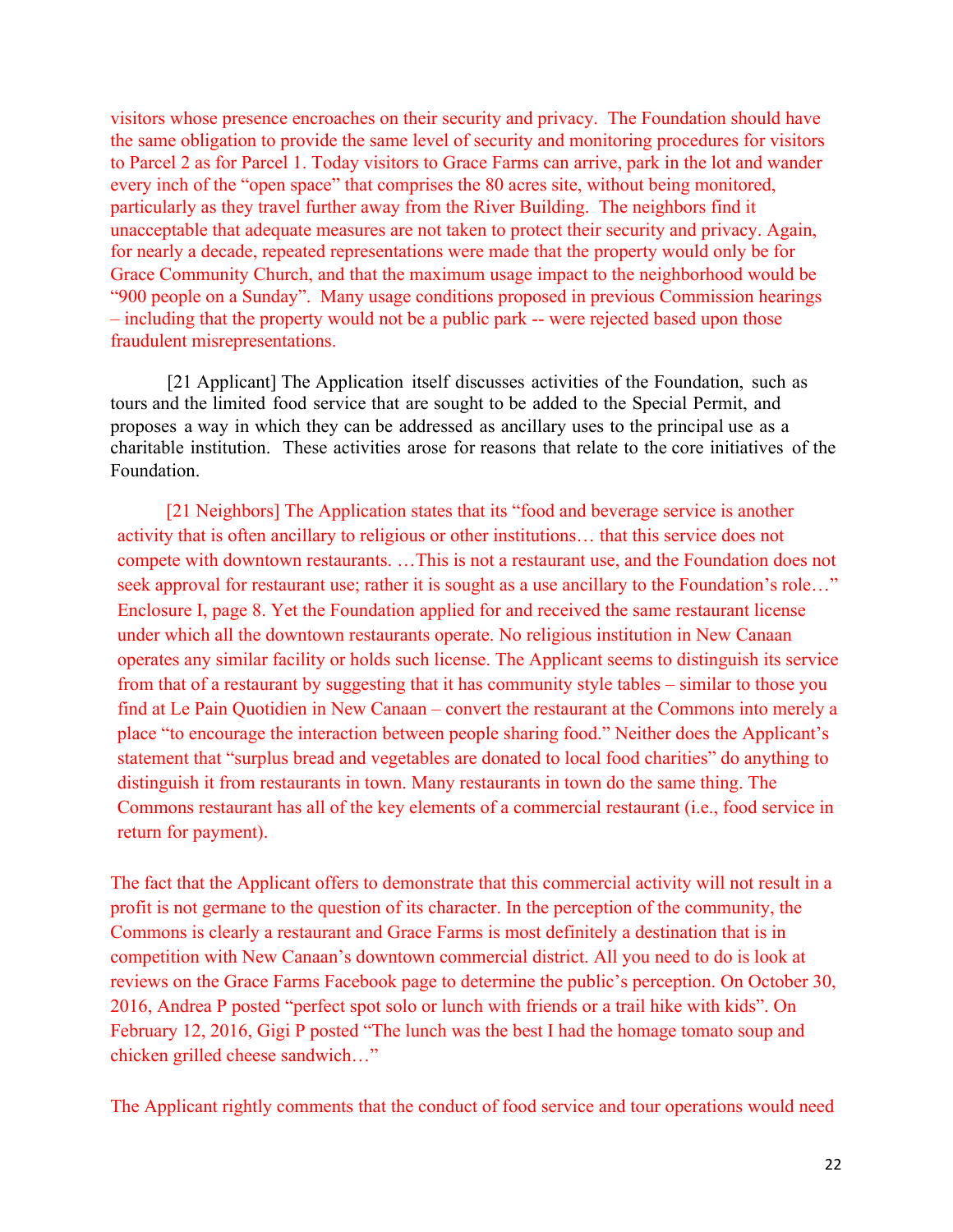to be added to an amended Special Permit in order to be compliant. By implication, this is an acknowledgement that these activities are today being conducted in violation of the existing Special Permit. The operation of the commercial restaurant was definitely not discussed at the in connection with the application for the existing Special Permit. The closest reference to such activities on the record in 2012 or 2013 was Mrs. Prince's statement that "We have the right to have a beautiful – I think every church has, you know, they have picnics. They're outside. People can sit down on their property, too." 1/29/13 at 50:23 to 51:1. These activities far surpass anything that the Commission could possibly have envisioned in light of the applicant's testimony in 2012 and 2013. They are in clear violation of the existing Special Permit and should not be allowed to continue.

#### *4. Neighbors' Letters*

[22 Applicant] While two letters have been submitted by neighbors critical of the Grace Farms site and the Foundation's activities, the Letter from the Town Planner sets forth essentially the same questions. The Foundation respectfully submits that its Application and response to the Letter address the points raised by neighbors. Clearly there has been a misperception that the Foundation and its activities are the same as the Church, one that the separate uses sought in the Application, if allowed, should alleviate. Again, as demonstrated in Appendix C's "Proportion of Events by Estimated Attendance per Event" chart, all activity on the Grace Farms site is in fact very low: Fully 63% of all events held involve less than 20 people, and the next 92% of all events held involve less than 100 people.

[22 Neighbors] The neighbors have indeed submitted several letters, including those addressed to Chairman John Goodwin dated May 13, 2016, May 21, 2016, June 20, 2016 and July 5, 2016. Each of these letters, among other things, documented clear violations of the Special Permit by the Foundation. These letters were not based upon any misperception as to what the Foundation claimed or what was documented in connection with the issuance of the existing Special Permit. The neighbors have been well informed and have diligently researched the public record concerning the Applicant, its activities and the terms of the Special Permit. Once again, the misleading statistics the Applicant uses do not alter the facts surrounding these clear violations.

The unfortunate fact is that the activities of the Foundation have been allowed to commence and continue for over a year without them ever being held in check by the town's enforcement officials. When, even before October 15, 2015, which the Applicant claims was the official opening date, the founders were quoted as saying they were "not a church," alarm bells should have been going off at Town Hall. From the time that the first impermissible events started occurring, neighbors were in communication with zoning officials expressing concerns and asking them to make a determination on various issues. No determinations were forthcoming.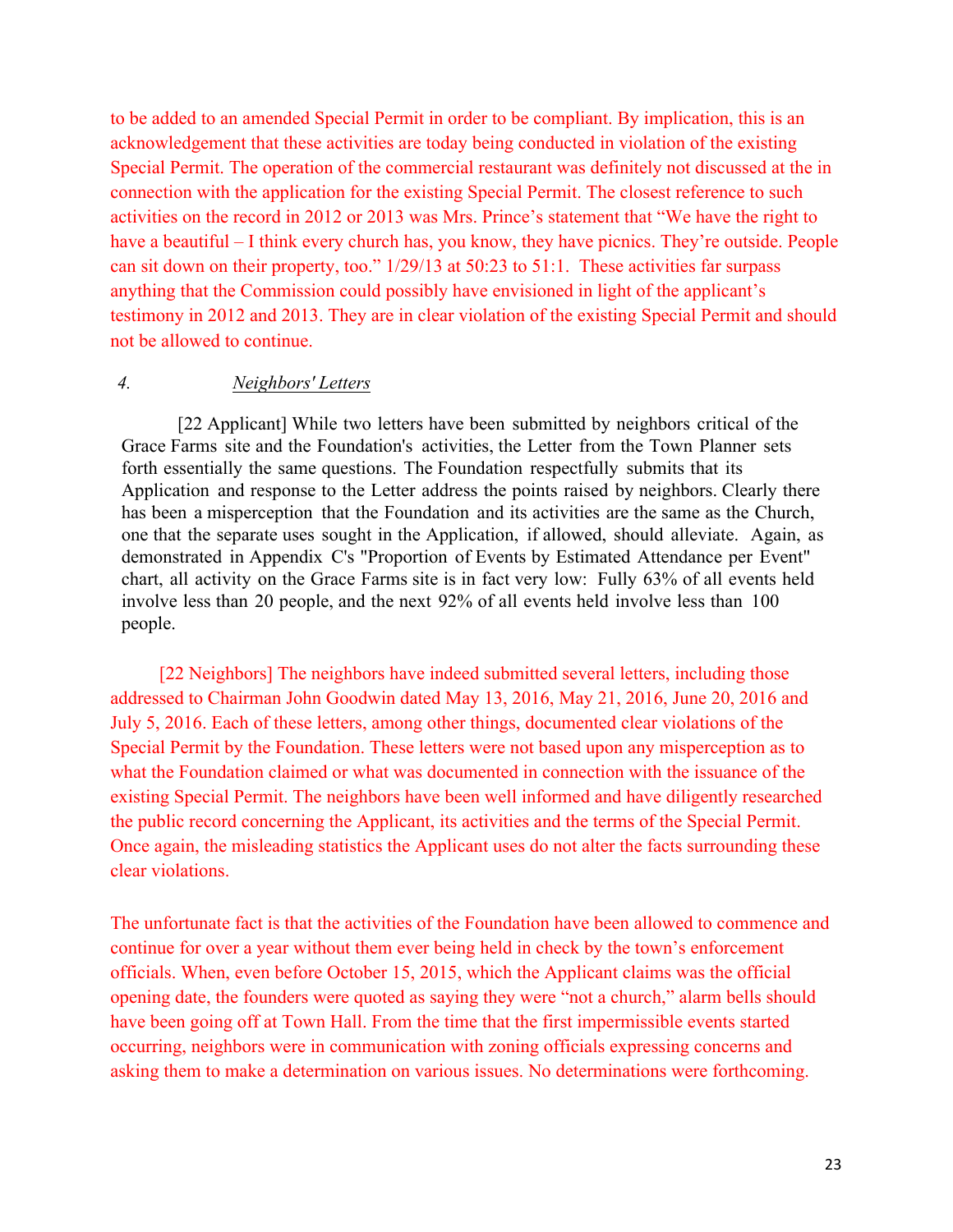As early as November 5 and 6, 2015, less than a month after the facility was opened to the public, when the Foundation held a Child Trafficking Symposium and there was considerable attention to the event in the media, there was no enforcement. It wasn't until, at the urging of the Commission, Mr. Kleppin issued a letter on June 24, 2016, that this was identified as a violation. Only then did Mr. Kleppin provide an opinion that "I believe … the Foundation has directly violated Condition #12" which expressly prohibits "multi-organizational conferences." It has also now become clear that the certificate of occupancy was issued without requiring Grace to remove the parking lot by the gate house in order to conform to their approved site plan. In these situations and likely many others, it was clear that the town zoning officials turned a blind eye to the Foundation's activities, leaving the neighbors to continue to try to call out the violations that were clear and recurring.

In addition, there is no evidence that upon publicly initiating their initial "space grant" initiative, which effectively transforms the space into a conference center for nonprofit entities, there was any critical analysis by Mr. Kleppin of the program and its compliance with Condition #12 which expressly prohibits use of the facility as a conference center. Presented with a regulatory vacuum, the Foundation charged ahead and announced in February 2016 the issuance of 42 space grants to organizations, only a handful of which are affiliated with the ministries of Grace Community Church or the local New Canaan community. And recently, the Foundation announced that that number of space grants has grown to more than 50 and that they are actively soliciting applications for "round three" of its space grant program -- all in direct contravention of the Commission's directive at the June 28, 2016 public hearing that "Grace Farms … be asked not to plan any significant new activities before its application is heard in September." The failure to make a critical determination as to the validity of this space grant program that obviously creates a multi-organizational conference center in direct contravention to Condition #12 has led the Foundation to assume that its actions are condoned by town authorities, and their ambitions can continue to be realized.

Similarly, statements to the press have given the Foundation some encouragement that the neighbors' concerns would be put in their place. In New Canaan Advertiser article dated June 26, 2016, Mr. Kleppin is quoted as saying:

> "In all fairness to Grace, they're not even a year old. Things always evolve. It's a question of if what they are doing is negatively impacting the neighbors and the town.

> "People always complained about the YMCA any time the Y wanted to expand. And then when they listed their house for sale it was 'walking distance to the Y.' They always do that. And the same people that complained I see at the Y.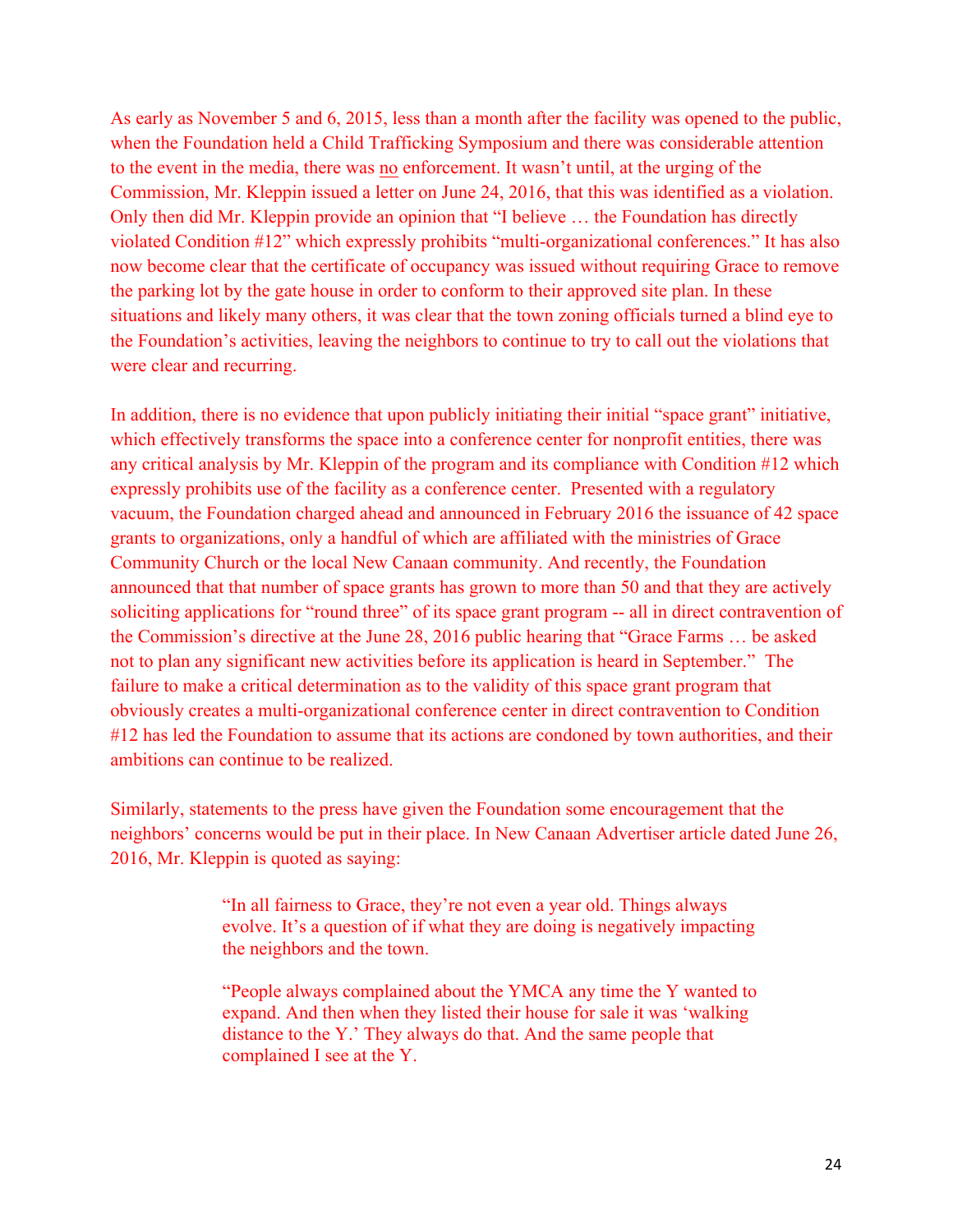"My two cents is that I think a lot of the activities at Grace Farms are good for the town."

The suggestion, as in this quote, that the neighbors are implying that Grace Farms doesn't do good, fails to take into account the role of a zoning enforcement officer to enforce explicit usage conditions that the Commission approved when granting the existing special permit for a "religious institution." Such enforcement should not be based upon the question of whether the party violating the conditions is doing good for the community. Even the Town of New Canaan is subject to its own zoning rules and conditions.

It is indeed quite unfortunate that the past leniency by Mr. Kleppin has made the Commission's job of enforcing the usage conditions they imposed even harder. Clearly, the Applicant now views the current application process not as an opportunity to seek clarity on the terms of the existing Special Permit and to conform their conduct to it, but rather as an opportunity to fully realize their hopes and dreams, notwithstanding their history of clear violations and disregard for the usage conditions that they agreed to live by when the Special Permit was issued.

[23 Applicant] The Foundation, as it indicated in a letter to P&Z, reached out to and met with the neighbors in June to see how their concerns can be resolved directly. It takes its neighbors' concerns very seriously, and remains open to discussion of any aspect of its operations that impact the neighbors' ability to use and to enjoy their property and neighborhood streets. The Foundation has spent considerable sums to screen its activities in real time with a berm and mature trees in several locations. It has commissioned a real estate market study, to allay rumor and concerns about diminution invalue.

[23 Neighbors] Many of the neighbors, including those on whose behalf this submission is being made, do not find it credible for the Applicant to claim that they take the concerns of the neighbors very seriously. The Foundation's clear and consistent violations of the Special Permit conditions demonstrate that they don't really take seriously the concerns of the Commission either. If the Applicant had respect for its obligations, it would immediately come into compliance with the terms of the Special Permit and discontinue the charade that there was just a bunch of confusion regarding the Foundation's mission.

The only history that Applicant has of effectively resolving conflicts with its neighbors is to buy their properties. Witness their purchase of 82 Puddin Hill Road in New Canaan (where the neighbor had proposed a cell tower) and 4 Puddin Hill Road in South Salem (where the resident had properly predicted that the Foundation's activities would overtake the activities of the Church and Attorney Hammer's January 18, 2013 memorandum brushed aside).

Although the Foundation may have spent substantial sums on screening, the relevant question is not how much money has been spent, but 'how effective is the result?' In addition, there is undoubtedly one standard of screening for what would be appropriate for a church that holds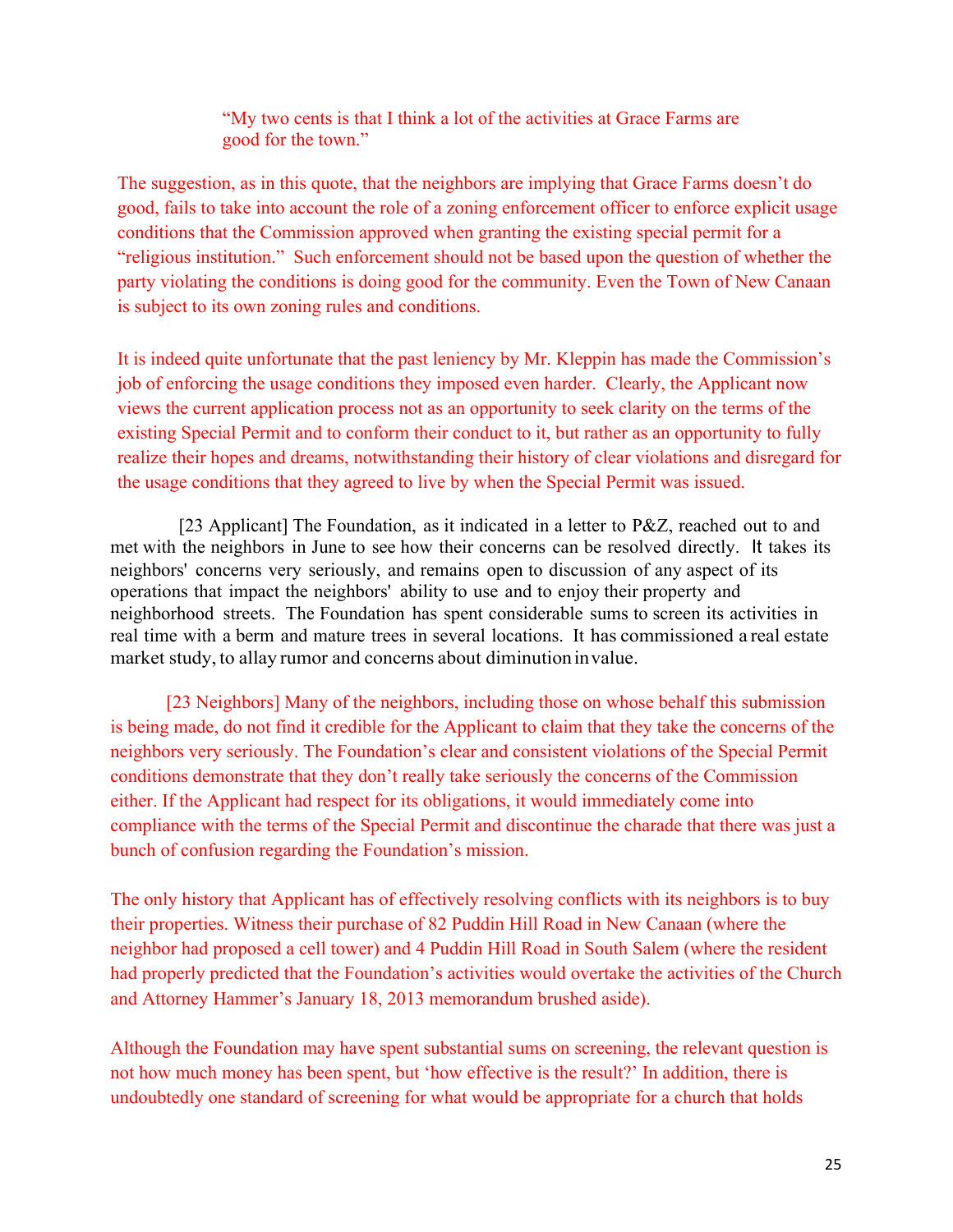services on Sundays and holds occasion events for members of the local community and another standard entirely for the kind of attractive nuisance that Grace Farms has become.

In Appendix F, page 4, in addressing suitability for use, the Applicant states that: "A significant portion of the site is open space principally comprised of meadows, woodlands and extensive landscape screening." This is intended to support the assertion that "The Proposed modifications will neither diminish the suitability of the existing use by the Church or the foundation use nor will it disrupt the general harmony of the surrounding residential neighborhood." Appendix F, page 3. Those Commissioners who attended the November 12, 2016 site visit, would have seen for themselves that the "extensive landscape screening" was not adequate at all in light of the Foundation's current and proposed use.

The real estate market study commissioned by the Applicant is materially flawed and must be disregarded. It relies heavily on a single transaction – the July 2016 sale of 347 Lukes Wood Road. Among other errors, it makes no adjustment for the substantial improvements to the property during the period from August 2011 and July 2016 and fails to account for the fact that the property was only offered for sale and closed during the summer months, offering the buyer little opportunity to evaluate the level of screening prior to the closing of the sale.

[24 Applicant]These meetings with the neighbors, however, were unfortunately not successful in resolving the neighbors' concerns. They confirmed that the single religious institution use issue, more than any specific activity or event impact on their use and enjoyment of their property, is the source of the confusion and frustration that the Town Planner mentions in his Letter, and which the Application seeks to clarify. At times the meeting topics returned to site plan issues regarding screening that the 2013 Special Permit resolved, and that the 2016 ZBA decision put to rest. Further, citing to narrow excerpts from the public hearings in 2012-13, to support the conclusion that the Foundation is doing something it did not reveal to P&Z ----a conclusion the Foundation rejects as unfair and inaccurate---- are discussions without the prospect of agreement. Thus, the meetings turned to debates about use, not about something site-specific that can be changed or adjusted to relieve a concern. The Foundation felt it more productive to file the Application, as suggested in the Letter, and address these issues to P&Z.

[24 Neighbors] It is actually no surprise that the meetings between representatives of the Applicant and the neighbors were not successful at resolving the neighbors' concerns. For nearly a decade now, abutting neighbors have tried to work reasonable solutions with the principals of Grace Farms Foundation. The neighbors' concerns have been well articulated in prior communications with the Applicant and in letters to Chairman Goodwin. Put simply, the intensity of use has far exceeded the uses that Grace Property Holdings LLC requested and what has been provided for in the Special Permit, the Foundation has routinely violated numerous conditions of the Special Permit, and the Town has failed to meet its obligations to enforce the conditions and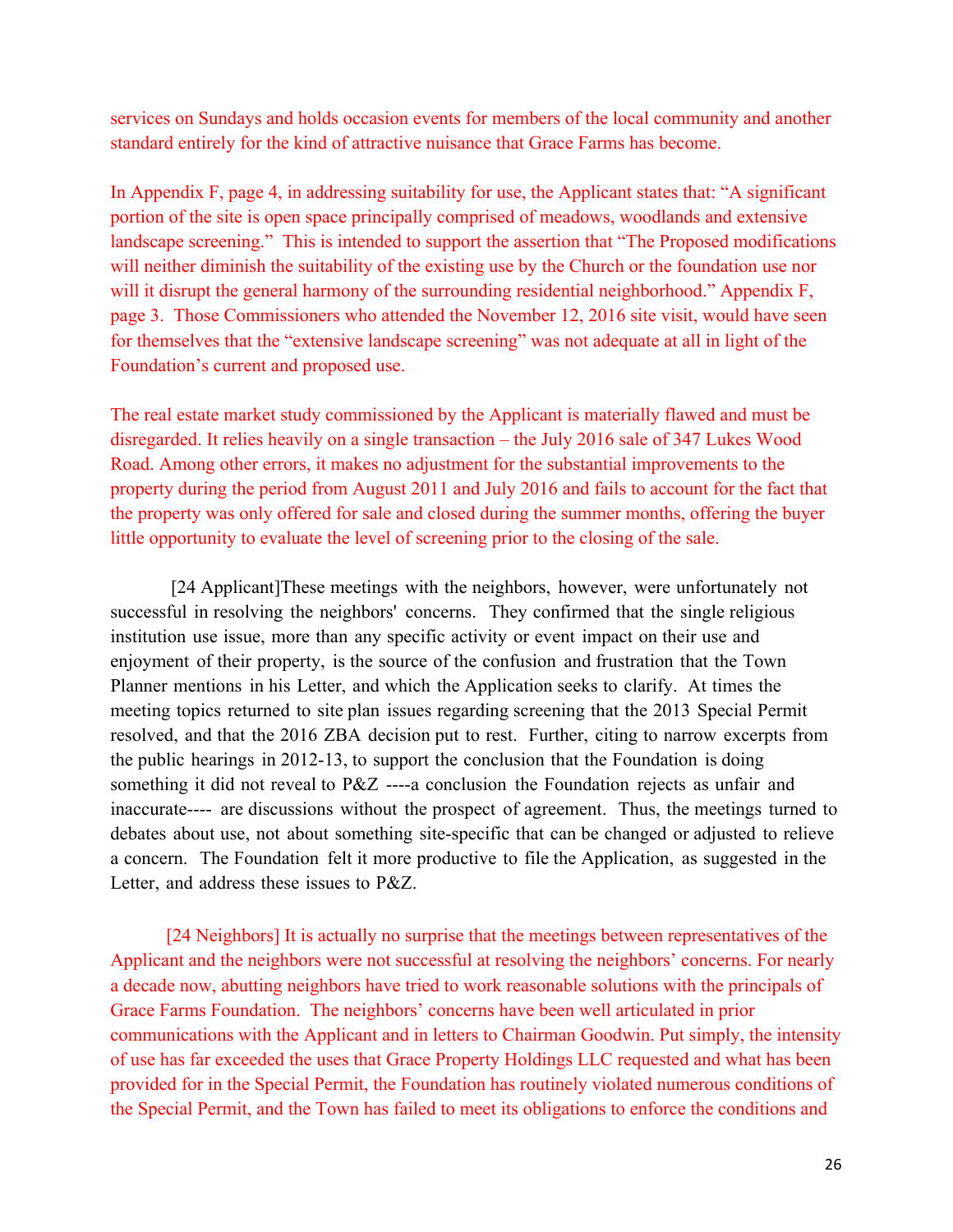cause the violations to cease or be remedied. In connection with its 2012-2013 application, representatives of the Foundation were not just speaking to the Commission, they were speaking to the neighbors and members of the community. The neighbors heard what they said and expected them to be a Church and only a Church. As with this Application, the Foundation has sought to alter and re-characterize events to deceive the public, who they expect to have shortterm memories and look only to the good that they do and the perceived benefits to the community. Do the ends really justify the means here, especially when it has become abundantly clear that the ambition and focus for the Foundation is on the global stage – think the annual Davos World Economic Forum or annual Clinton Global Initiative, by way of example – as opposed to local initiatives that truly benefit the immediate New Canaan community?

As evidence of the Applicant's attempts to deceive and obfuscate, it is quite untrue that the 2016 ZBA decision "put to rest" issues concerning screening, as the Applicant claims. The only thing that was put to rest was that, as procedural matter, the certificate of occupancy was validly issued. During the hearing on March 7, 2016, Chairman Yanicelli spoke about Grace Farms:

"I love it. I love going there. It's a freeing experience. But being in the backyard of the neighbors [at 1218 Smith Ridge Rd] today was a real shock, because it is so visible and if that were my backyard, I am not sure I would feel that way. Because they don't look at the beauty of it. They look at the parking lot and the people walking by. And I feel like something can be done to [make it] better for both sides."

In the Planner's Memo dated March 2, 2016, Mr. Kleppin told the Zoning Board of Appeals "In hindsight, different wording on Condition #5 allowing both parties to review landscaping at the conclusion of the project as well as prior to the issuance of the zoning permit might have provided [Curt/Bissonnette] with the option to further request additional plantings." But as a result of the specific wording of Condition 5 of the existing Special Permit, the ZBA found that as a procedural matter the zoning officer "reasonably believed that" an agreement had been reached relative to the Applicant's 2013 offer of screening.

At the May 16, 2016 ZBA hearing, Attorney O'Hanlan, counsel for the Applicant specifically recognized that the 2013 offer of screening provided to Mr. Curt and Ms. Bissonnette 'appeared to offer robust screening." But based upon the evidence presented and the Applicant's subsequent actions it is clear that the screening set forth in the Applicant's 2013 proposal was wholly ineffective.

Based upon their statements at the meeting, it was clear that the ZBA members took no pleasure in finding against Mr. Curt and Ms. Bissonnette. In response to questions from ZBA members, there was considerable discussion during the May 16, 2016 meeting about whether the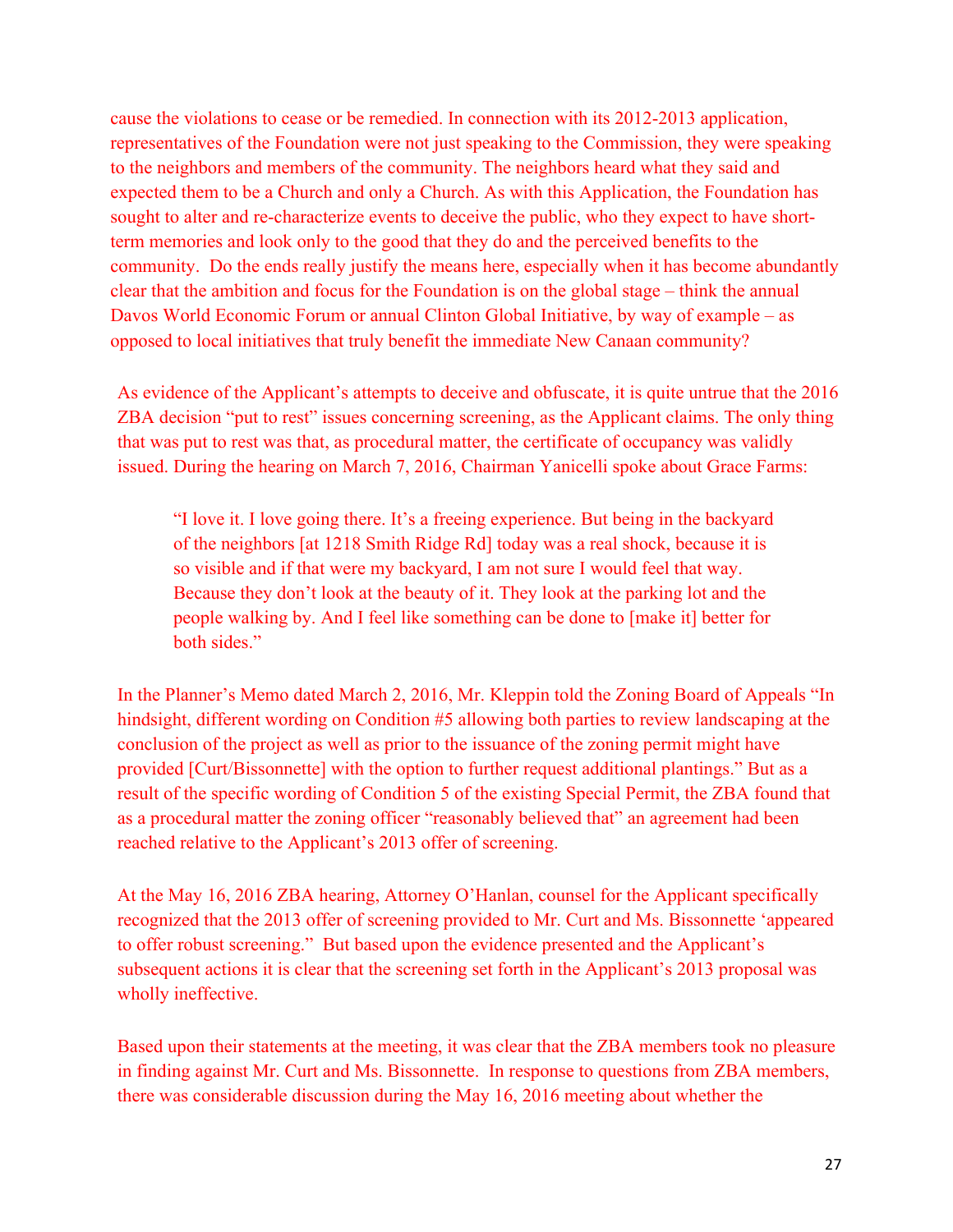Foundation's activities had exceeded the terms of its Special Permit and whether its activities would trigger a review by P&Z. Mr. Kleppin confirmed that he had spoken extensively with Attorney Bloom regarding the activities at the Grace Farms site and "that is a discussion that will have to happen at the Planning and Zoning Commission. I have spoken to the chairman about it, as recently as last week and we are all in agreement."

As reported in the newcanaanite article on May 18, 2016, "Though they denied the appeal, members of the ZBA noted that if Grace was using the property in more robust ways than what had been approved, then that could trigger the need for more screening." And as reported in the New Canaan Advertiser (5/17/16), ZBA "Member Jeanne Rozel voted against denying the appeal, because she felt more screening needed to be placed between the properties. "

At that hearing Attorney O'Hanlan had reiterated an offer by Grace Farms to provide additional screening. He stated that his client was happy to be judged by the community as to how well they lived up to their commitment as being a good neighbor, but stated that the proper disposition of the matter was for the ZBA to vote on a procedural basis to reject the appeal by Mr. Curt and Ms. Bissonnette. Subsequent to the May 16, 2016 hearing, Attorney O'Hanlan contacted counsel for Mr. Curt and Ms. Bissonnette on behalf of his client and reiterating their commitment to make things right. A final proposal was then sent to Attorney O'Hanlan on behalf of Mr. Curt and Ms. Bissonnette on May 26, 2016. There has been no response to that proposal.

As these facts clearly demonstrate, it is absolutely false to say that the 2016 ZBA decision "put to rest" issues of screening. But, as can been seen throughout this submission, the Applicant makes statements and representations in a manner that suits their case, perhaps under the assumption that no one will go back and check the actual facts.

In light of the Applicant's clearly misleading assertions, it is also quite ironic that the Applicant claims that references to narrow excerpts of the public hearings in 2012-2013 are unfair. As detailed extensively herein, the statements and representations by the Applicant and its officials regarding the activities of the Foundation were remarkably consistent in the extent to which they deliberately mischaracterized and diminished those activities relative to those of Grace Community Church.

[25 Applicant] As stated already, any complete reading of the Special Permit and the entire transcript and record from 2012-13 under applicable law, will show that the Foundation sought to be included in its own right as a charitable foundation, with activities of its own, and was in fact expressly approved as such in the Special Permit. Further, its experience to date has corroborated the Foundation's expectations and any statements in 2012 as to the intensity of its and the Church's use.

[25 Neighbors] The Applicant's reading of the Special Permit and the record from 2012-